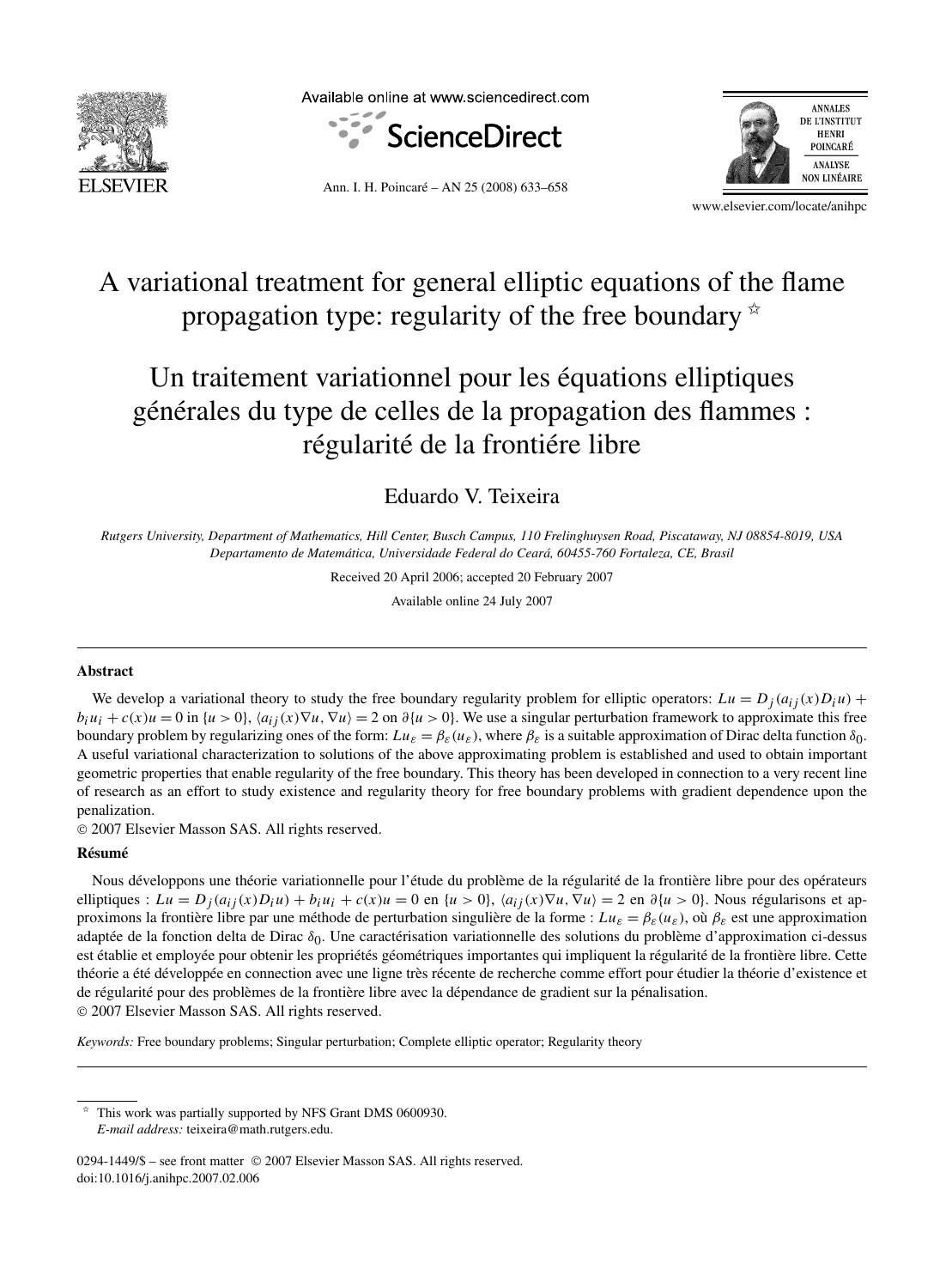## **1. Introduction**

In this paper, we present a systematic variational approach to study existence and geometric properties of a rich class of free boundary elliptic problems. Namely, we are concerned about finding a nonnegative function *u* satisfying

$$
D_j(a_{ij}(x)D_i u) + b_i u_i + c(x)u = 0 \quad \text{in } \{u > 0\},
$$
  
\n
$$
\langle a_{ij}(x)\nabla u, \nabla u \rangle = 2 \quad \text{on } \partial \{u > 0\}.
$$
\n(1.1)

Our basic assumptions are:  $a_{ij}(x)$  is uniform elliptic and of class  $C^{\gamma}$ ,  $b_i$ , c are bounded measurable functions and *c* - 0. Our ultimate goal is to study qualitative properties of the free boundary *∂*{*u >* 0}.

We shall use a singular penalization method to generate smooth approximating solutions to our free boundary problem. More specifically, let  $\Omega$  be a smooth bounded domain in  $\mathbb{R}^N$  and  $\varphi : \partial \Omega \to \mathbb{R}_+$  a smooth nonnegative function,  $\varphi \neq 0$ . Consider  $\beta$  to be a smooth nonnegative function satisfying:

- 1. Support of  $\beta$  lies in [0, 1] and it is positive in (0, 1).
- 2.  $\int_0^1 \beta(s) ds := 1.$

We then define

$$
\beta_{\varepsilon}(s) := \frac{1}{\varepsilon} \beta\left(\frac{s}{\varepsilon}\right) \quad \text{and} \quad B_{\varepsilon}(s) := \int_{0}^{s} \beta_{\varepsilon}(\tau) d\tau. \tag{1.2}
$$

We will be interested in appropriated limiting functions, as *ε* goes to zero, of solutions to

$$
\begin{cases} D_j(a_{ij}(x)D_i u_{\varepsilon}) + b_i(u_{\varepsilon})_i + c(x)u_{\varepsilon} = \beta_{\varepsilon}(u_{\varepsilon}) & \text{in } \Omega, \\ u_{\varepsilon} = \varphi & \text{on } \partial \Omega. \end{cases}
$$
(1.3)

For each  $\varepsilon > 0$  fixed, Eq. (1.3) models various problems in applied mathematics. For example, several problem in biology, such as, population dynamics, gene developments, epidemiology, among others can be modeled in terms of Eq. (1.3) (see [14]). Eq. (1.3) is also used to model, for instance, the flame propagation in a tube. For the combustion problem, however, the model becomes more accurate as  $\varepsilon \to 0$ , leading us to the free boundary problem (1.1). As one could expect, the mathematical analysis involved in the study of this singular limiting problem is substantially more challenging.

The problem  $\Delta u_{\varepsilon} = \beta_{\varepsilon}(u_{\varepsilon})$  was fully studied in the late 70's and early 80's by Lewy–Stampacchia, Caffarelli, Kinderlehrer and Nirenberg, Alt and Phillips, among others. Lederman and Wolanski in [17], gave a nice treatment for the problem  $\Delta u^{\varepsilon} = \beta_{\varepsilon}(u^{\varepsilon})$ , with no sign restriction. Under nondegeneracy assumptions they manage to show that if free boundary has an inward unit normal in the measure-theoretic sense at a point  $x_0 \in \Omega \cap \partial \{u > 0\}$ , then the free boundary is a  $C^{1,\alpha}$  surface in a neighborhood of  $x_0$ .

Berestycki, Caffarelli and Nirenberg in [2] started the journey of analyzing uniform estimates for

$$
Lu = a_{ij}(x)u_{ij} + b_i(x)u_i + c(x)u = \beta_{\varepsilon}(u),
$$
\n(1.4)

with  $C<sup>1</sup>$  coefficients. Further regularity and geometric properties of the limiting free boundary could not be addressed, though. The major difficult one encounters in trying to establish finer regularity properties of the limiting free boundary problem arising as  $\varepsilon \to 0$  in either (1.1) or in (1.4), is a lack of reasonable nondegeneracy condition. Notice that, for each  $\varepsilon > 0$ , in general, uniqueness does not hold for Eq. (1.3). Empirically speaking, it turns out that a suitable nondegeneracy of a limiting function  $u_0 := \lim u_{\varepsilon}$  can be obtained as long as we have a "stable" way of selecting particular weak solutions to (1.3). The key strategy we suggest in this article is, that, even though, Eq. (1.3) does not have an Euler–Lagrange Functional associated to it, due to the nonzero 1st order term, one should look for weak solutions that satisfies a particular minimization property.

The parabolic version of approximating problems has been considered as well. For instance in [11], the authors study the limit  $u(x, t)$  as  $\varepsilon \to 0$  of the solutions  $u^{\varepsilon}(x, t)$  of the two-phase parabolic equation  $\Delta u^{\varepsilon} - u_t^{\varepsilon} = \beta_{\varepsilon}(u^{\varepsilon})$  in *D* ⊂  $\mathbb{R}^{n+1}$ . The main concern is in what sense *u*(*x,t*) satisfies the limit equation (P)  $\Delta u - u_t = 0$  in *D* \  $\partial \{u > 0\}$ ,  $u = 0$ ,  $(u_v^+)^2 - (u_v^-)^2 = 2$  on  $D \cap \partial \{u > 0\}.$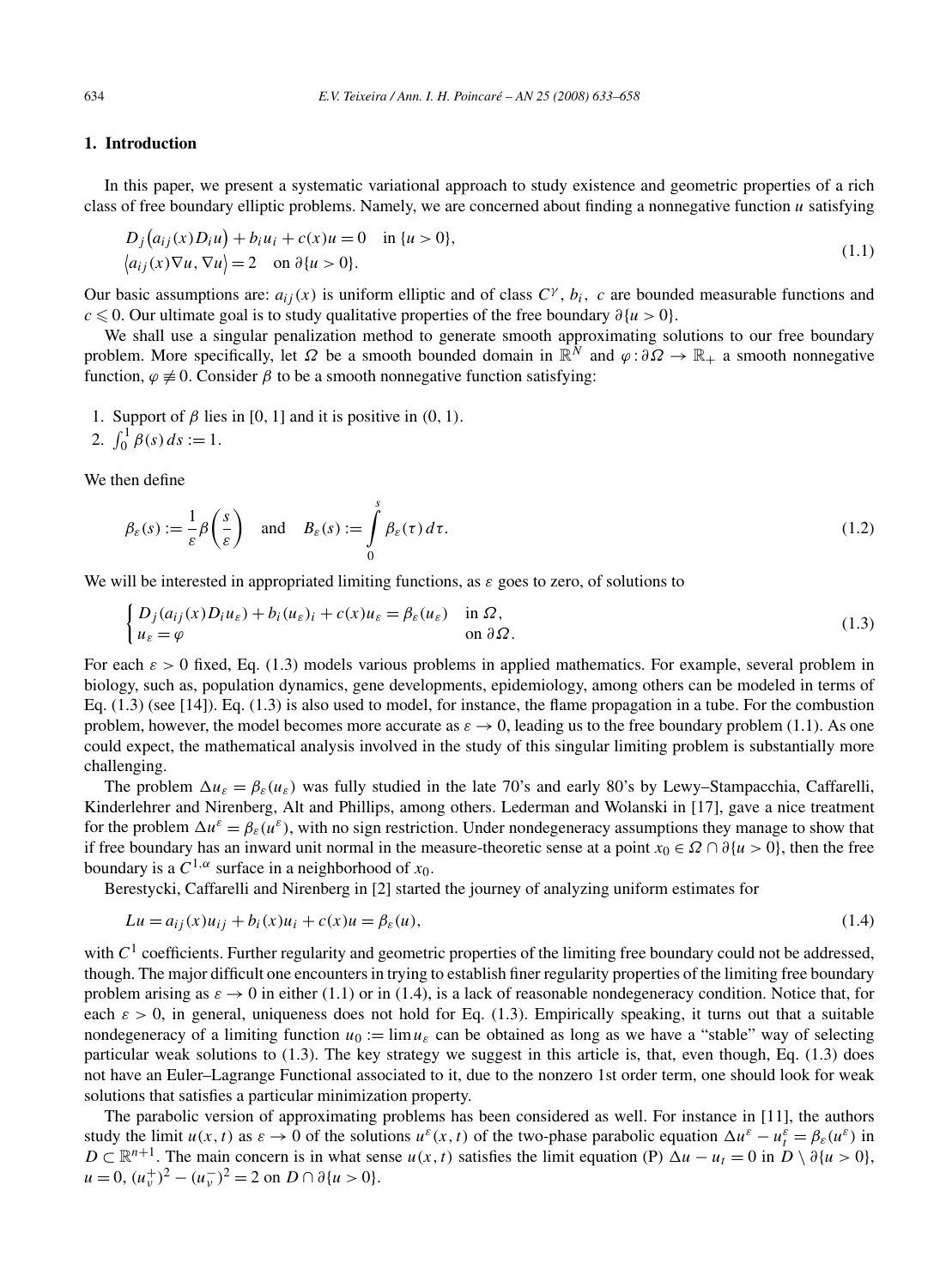For a didactical reason, we have chosen to present our theory for the elliptic operator  $Lu = \Delta u - \vec{v} \nabla u$ , with  $\vec{v} \in L^{\infty}(\Omega, \mathbb{R}^{N})$ . Basically because the main difficulty of dealing with complete elliptic operators lies, as we will point out, in the fact that there is no Euler–Lagrange functional associated to the equation. The fact that we require a low regularity of the matrix  $a_{ij}$  in (1.3), namely,  $a_{ij}$  is a merely  $C^{\gamma}$  elliptic matrix, certainly brings some technical difficulties. However, in a companion work, [18], the authors present a rather complete description of the limiting problem  $div(A(x)\nabla u) = \beta_{\varepsilon}(u)$ , with  $A(x)$  Hölder continuous. Throughout the whole paper we shall point the corresponding result one obtains for general operators of the form  $D_i(a_{ij}(x)D_iu) + b_iu_i + c(x)u$  and we shall refer to [18] for technical details.

Our paper is organized as follows. In Section 2 we present the heuristic principle that supports the paper. As we will see in Section 4, if we can, somehow, obtain a useful variational characterization of solutions to the approximating free boundary problem (1.3), it is possible to derive a linear growth away from the free boundary (Corollary 4.7). A minimization property of solutions to Eq. (1.1) also allows, via a natural perturbation argument, uniform density of the zero set  $\{u > 0\}^C$  (Theorem 5.5).

In Section 3, we show for particular cases, how one can obtain a variational characterization proposed in Section 2. Initially we discuss a fixed point argument that enables an interesting variational characterization of the form:

$$
\int_{\Omega} \frac{1}{2} |\nabla u_{\varepsilon}|^2 + (\vec{v} \cdot \nabla u_{\varepsilon}) u_{\varepsilon} + B_{\varepsilon}(u_{\varepsilon}) dx = \min_{\xi \in H_{\varphi}^1} \int_{\Omega} \frac{1}{2} |\nabla \xi|^2 + (\vec{v} \cdot \nabla u_{\varepsilon}) \xi + B_{\varepsilon}(\xi) dx.
$$

We specifically apply this strategy for the flame propagation equation in cylinder domains:  $\Delta u - v(y)\partial_1 u = \beta_{\varepsilon}(u)$ in  $(-a, a) \times \omega$ . Here, a deep result from [3] is used to assure that, under natural conditions, there exists a solution of this equation fulfilling the above variational characterization (Theorem 3.6). Afterwards we, motivated by physical considerations, study the case when the vector field  $\vec{v}$  is a potential, i.e.,  $\vec{v} = -\nabla \phi$ . In this important physical situation, show how to obtain a variational characterization like proposed in the heuristic principle (Proposition 3.7).

Lipschitz regularity and geometric measure properties of level sets of solutions  $u_{\varepsilon}$  of Eq. (1.3) are derived in Section 4. Ellipticity is used together with perturbation arguments based on the variational characterization, to obtain, among other geometric properties, linear growth away from the free boundary, nondegeneracy, local behavior of the free boundary in terms of the  $\mathcal{H}^{N-1}$  Hausdorff measure, uniform density. The fact that the regularity results obtained in this section are uniform in  $\varepsilon$  is very important, since those are approximating equations for our original free boundary problem.

In Section 5, we shall carry the information obtained in Section 4 over in the limit as  $\varepsilon \to 0$ . Those geometric properties are used, as done in [1], to assure that  $\mathcal{H}^{N-1}(F(u_0) \setminus F(u_0)_{\text{red}}) = 0$ . The free boundary condition is derived in Section 6. In the last section, we analyze the limit of the blow-up sequence,  $u_k(x) = \rho_k^{-1}u_0(x_k + \rho_k x)$ , with  $\rho_k \to 0$ and  $x_k \to x_0$ ,  $u_0(x_k) = 0$ . We show any blow-up sequence  $u_k$  converges to the same linear function. This should be interpreted as a result concerning the asymptotic behavior of *u* close to the free boundary. Higher regularity of the free boundary, i.e.  $C^{1,\alpha}$  regularity of  $\partial_{red}\{u_0 > 0\}$ , for the case when  $Lu = \Delta u - \vec{v} \cdot \nabla u$  follows by a small variant of the remarkable work of Luis A. Caffarelli [7,8]. For a general elliptic operator, i.e.,  $Lu = D_i(a_{ij}(x)D_iu) + b_iu_i + c(x)u$ , under the assumption of Lipschitz continuity of *aij* , such a regularity result will be a consequence of a very recent and important work of Fausto Ferrari and Sandro Salsa [13].

#### **2. A variational characterization: the heuristic principle**

At the moment we are interested in studying the regularizing problem

$$
\begin{cases} \Delta u - \vec{v} \cdot \nabla u = \beta_{\varepsilon}(u) & \text{in } \Omega, \\ u = \varphi & \text{on } \partial \Omega, \end{cases}
$$
 (2.1)

where  $\vec{v} \in L^{\infty}(\Omega, \mathbb{R}^{N})$ . The idea is that Eq. (2.1) approximates the free boundary problem

$$
\Delta u - \vec{v} \cdot \nabla u = 0 \quad \text{in } \Omega^+ := \left\{ x \in \Omega : u(x) > 0 \right\},\
$$
  

$$
|\nabla u|^2 = 2 \qquad \text{on } \partial \Omega^+.
$$
 (2.2)

It is a fruitful idea to study free boundary problems like Eq. (2.2) via regularizing problems like (2.1). Information about the original free boundary problem can often be obtained by establishing results for the approximating ones that are uniform on *ε*.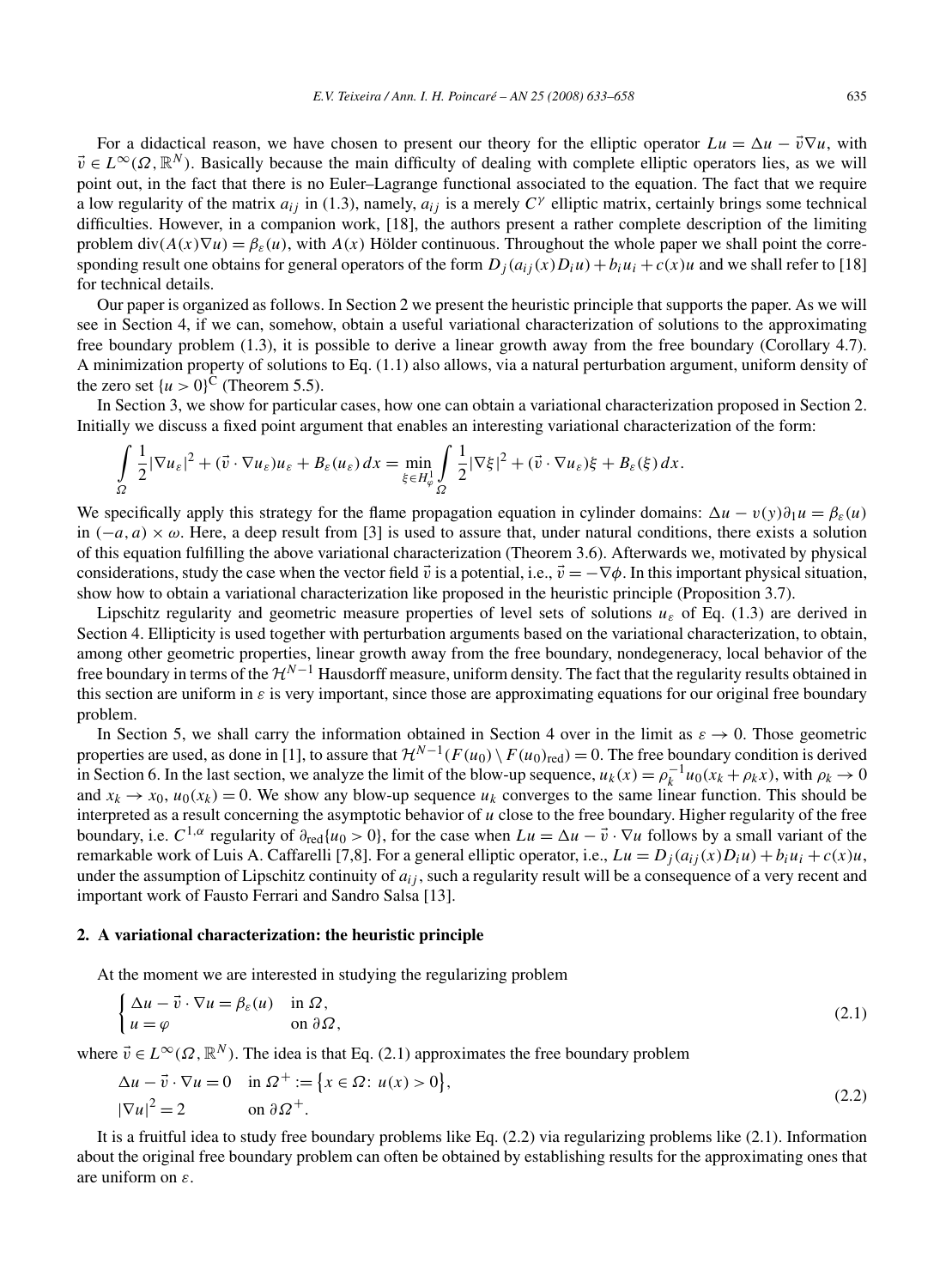The key point of our strategy is to obtain a nice variational characterization of solutions of problem (2.1). In this way we shall be able to deeply investigate regularity properties of problem (2.2), via perturbation arguments.

Before presenting the core of our approach, let us recall the basic ideas of the theory of Quasi-Minima introduced by Mariano Giaquinta and Enrico Giusti in [15]. Our intention is to make a parallel between this theory and the strategy we shall introduce to properly study regularity properties of problem (2.2).

Let  $F(x, u, z)$ ,  $F: \Omega \times \mathbb{R}^m \times \mathbb{R}^{m \times m} \to \mathbb{R}^+$  be a nonnegative function. Let us consider the functional

$$
\mathcal{F}(u,\omega) := \int_{\omega} F(x,u,Du) dx.
$$

It is well known that, under natural assumptions on  $F$ , the functional  $F$  attains its minimum over certain Sobolev spaces. Minimizers of the above functional turn out to be much more regular than mere Sobolev functions.

**Definition 2.1.** A function  $u \in W^{1,p}(\Omega,\mathbb{R}^m)$  is a quasi-minimum of the functional F, with constant  $Q \ge 1$  (briefly: a *Q*-minimum), if for every  $v \in W^{1,p}(\Omega, \mathbb{R}^m)$ , with  $K := \text{supp}(u - v) \subseteq \Omega$ , we have

$$
\mathcal{F}(u,K)\leqslant \mathcal{Q}\mathcal{F}(v,K).
$$

One of the main accomplishment of this theory is that, not only minimizers, i.e. 1-minima, are special functions, but also *Q*-minima are regular functions as well. We will focus our attention in another property of the *Q*-minimum theory, which probably is its main motivation. Consider the system of partial differential equations in divergence form

$$
\frac{\partial}{\partial x_i} A^i_{\alpha}(x, u(x), Du(x)) - B_{\alpha}(x, u(x), Du(x)) = 0.
$$
\n(2.3)

We recall that a function  $u \in W^{1,p}_{loc}(\Omega, \mathbb{R}^m)$  is weak solution of Eq. (2.3) if for every  $\varphi \in W^{1,p}_0(\Omega, \mathbb{R}^m)$  we have

$$
\int_{\Omega} A_{\alpha}^{i}(x, u(x), Du(x)) D_{i} \varphi^{\alpha} + B_{\alpha}(x, u(x), Du(x)) \varphi^{\alpha} dx = 0.
$$

The most common way of finding a weak solution to Eq. (2.3) is to minimize, or more generally to obtain a critical point of an associated functional. However, sometimes it is not possible to find such a functional. For instance, in general, problem (2.1) does not (immediately) allow a minimization characterization. However, it can be proven that a weak solution of Eq. (2.3) is a Q-minimum of

$$
\mathcal{F}(u,\omega) := \int_{\omega} |Du|^p + b(x)|u|^{\gamma} + a(x) dx,
$$

where *a* and *b* are intrinsically related to the behavior of the nonlinearities  $A_{\alpha}$  and  $B_{\alpha}$ . For more details see [15].

To summarize (and justify this apparent digression) let us highlight that, even though, in general, Eq. (2.3) does not admit a variational characterization, weak solutions satisfy a sort of minimization property for a specific functional. This information can be explored to prove regularity results for weak solutions of Eq. (2.3).

Let us return to our original purpose. Heuristically, our purpose is to find a solution to the regularizing free boundary problem

$$
\begin{cases} \Delta u - \vec{v} \cdot \nabla u = \beta_{\varepsilon}(u) & \text{in } \Omega, \\ u = \varphi & \text{on } \partial \Omega, \end{cases}
$$

that has a useful variational characterization to be described now.

**Definition 2.2.** Let  $\mu$  be a Radon measure. We denote by  $H^1(\Omega, d\mu)$  the set of functions  $\psi \in H^1(\Omega)$  such that  $\psi$ and its weak derivatives belong to  $L^2(\Omega, d\mu)$ . We also denote by  $H^1_\varphi(\Omega, d\mu) := \{ \psi \in H^1(\Omega, d\mu) \mid \psi \equiv \varphi \text{ on } \partial \Omega \}.$ 

For reason that will become clear later, we are driven to consider solutions to the above problem that minimize

$$
\mathcal{F}_{\varepsilon}(\zeta) := \int_{\Omega} \left( \frac{1}{2} |\nabla \zeta|^2 + \sigma_{\varepsilon}(x) \zeta + B_{\varepsilon}(\zeta) \right) d\mu_{\varepsilon},\tag{2.4}
$$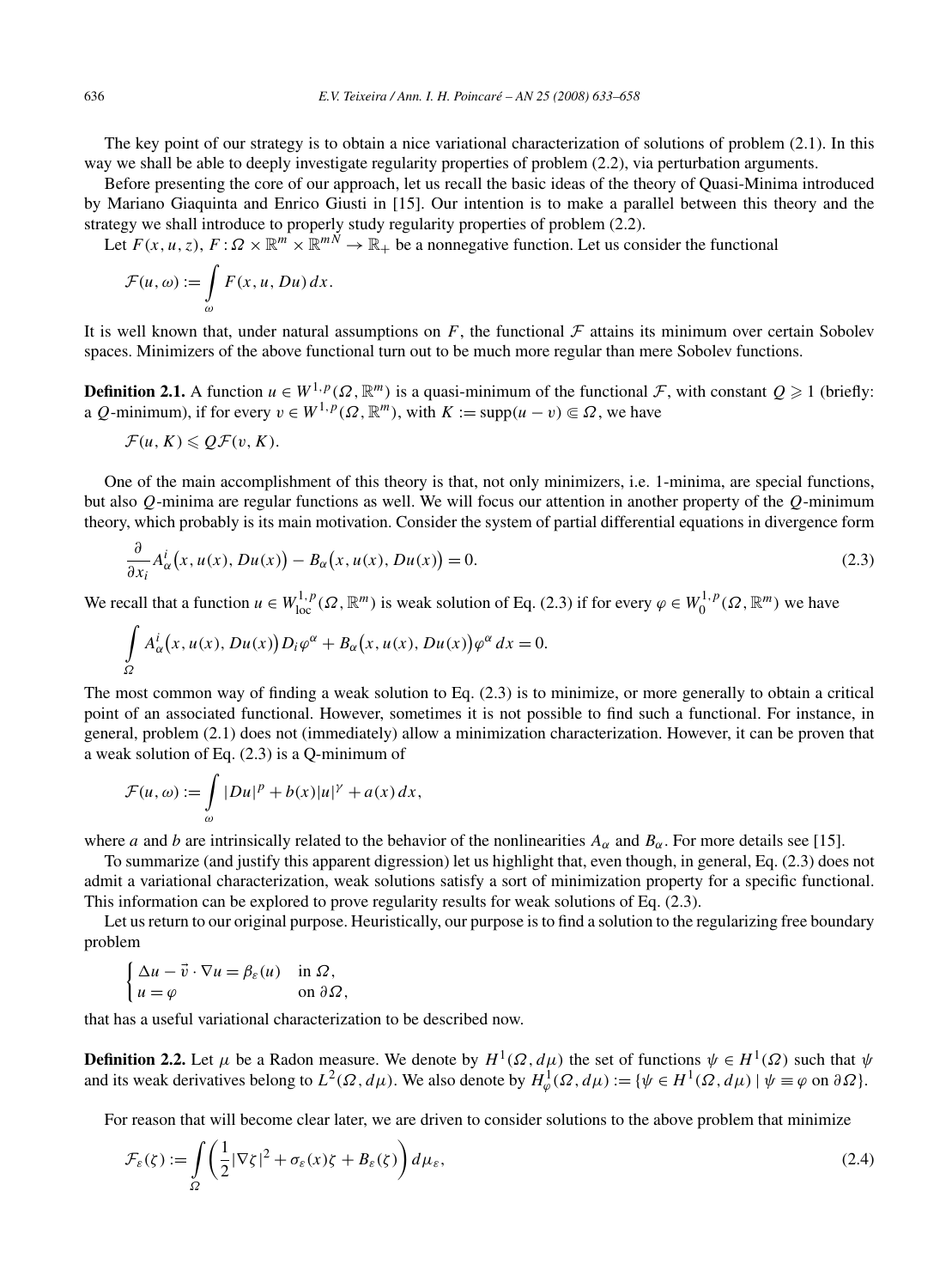among  $H^1_\varphi(\Omega, d\mu_\varepsilon)$ . Here  $\sigma_\varepsilon : \Omega \to \mathbb{R}$  is a bounded function and  $\mu_\varepsilon$  is a positive Radon measure which is absolutely continuous w.r.t. the Lebesgue measure. From the Radon–Nikodym Theorem, there exists an integrable function *Fε*, such that  $\mu_{\varepsilon} = F_{\varepsilon} dx$ . In general, the function  $\sigma_{\varepsilon}$  and the measure  $\mu_{\varepsilon}$  depend on  $\varepsilon$  and on the vector field  $\vec{v}$ . The reasonable properties on  $\sigma_{\varepsilon}$  and  $\mu_{\varepsilon}$  are:

1. The functions  $\sigma_{\varepsilon}$  is uniformly locally bounded, i.e., for any subset  $\tilde{\Omega} \in \Omega$ , there exists a constant  $C(\tilde{\Omega})$ , independently of *ε*, such that,

$$
\|\sigma_{\varepsilon}\|_{L^{\infty}(\tilde{\Omega})}\leqslant C(\tilde{\Omega}),\quad \forall \varepsilon>0.
$$

2. There exist universal constants  $0 < c < C < \infty$  such that  $c \leq F_{\varepsilon} \leq C$  for almost everywhere  $x \in \Omega$  and  $\{F_{\varepsilon}\}\)$  is relatively compact in  $L^2(dx)$ .

The above conditions can be relaxed from the mathematical point of view; however, these properties are satisfied by the physical problems we are concerned with, as we shall see in the next section.

#### **3. Motivation and special cases**

The intention of this section is to justify the variational characterization assumed in (2.4). Here we shall explore two situations for which one can obtain a variational characterization as suggested in the preceding section. We point out that the settings we shall explore in this section arise from very natural physical considerations.

In Subsection 3.1, we explore a fixed point idea, which can be widely applied, as long as the problem has some special geometry that allows, in some sense, uniqueness results. In Subsection 3.2, we show how to obtain a useful variational characterization like in (2.4) when the field  $\vec{v}$  is a potential. This is a quite natural assumption for many physical problems equations (2.1) and (2.2) model.

# *3.1. Fixed point argument*

The mathematical fundaments of this approach is the following. For each  $f \in H^1_\varphi(\Omega)$  let us define the functional  $E_f$  :  $H^1_\varphi(\Omega) \to \mathbb{R}$  by

$$
E_f(\xi) := \int_{\Omega} \frac{1}{2} |\nabla \xi|^2 + (\vec{v} \cdot \nabla f)\xi + B_{\varepsilon}(\xi) dx.
$$

**Proposition 3.1.** *For each*  $f \in H^1_\varphi(\Omega)$  *there exists a*  $u_f \in H^1_\varphi(\Omega)$  *such that* 

$$
E_f(u_f) = \min_{H^1_{\varphi}(\Omega)} E_f.
$$

*Furthermore*  $u_f \in H^2_\varphi(\Omega)$  *and* 

$$
||u_f||_{H^2(\Omega)} \leq C \{ ||\beta_{\varepsilon}(u_f) + \vec{v} \cdot \nabla f||_2 + ||u_f||_2 + C_{\varphi} \}.
$$
\n(3.1)

**Proof.** Initially, notice that  $E_f$  is coercive. Indeed,

$$
E_f(\xi) \geq \frac{1}{2} \|\nabla \xi\|_2^2 - C_{\Omega} \left\| \vec{v} \cdot \nabla f \right\|_2 \cdot \|\nabla \xi\|_2 - C(\Omega, \vec{v}, f, \varphi),\tag{3.2}
$$

where we have used Poincaré and Hölder inequalities. Furthermore, it is classical to show  $E_f$  is weakly lower semicontinuous. It guarantees the existence of a minimizer  $u_f$ . The fact that  $u_f \in H^2_{\varphi}(\Omega)$  as well as estimate (3.1) come from standard elliptic regularity theory.  $\Box$ 

Let *E* be a set. Recall  $2^E$  denotes the set of all subsets of *E*. We shall define the map  $\mathfrak{F}: H^1_\varphi(\Omega) \to 2^{H^1_\varphi(\Omega)}$  by

$$
\mathfrak{F}(f) := \left\{ u_f \in H^1_{\varphi}(\Omega) \mid E_f(u_f) = \min_{H^1_{\varphi}(\Omega)} E_f \right\}.
$$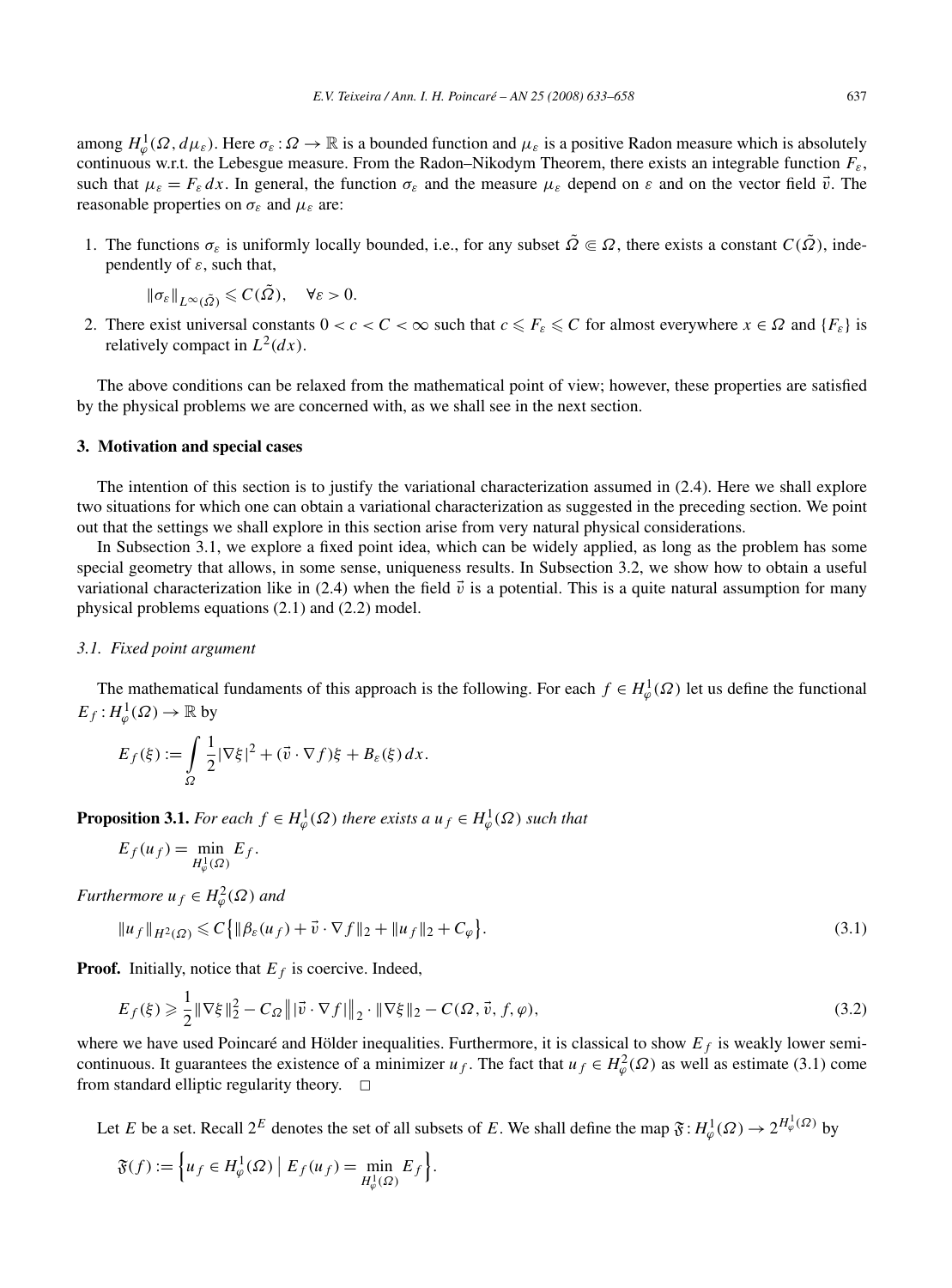Because, in principal, there is no uniqueness for minimizers of the functional  $E_f$ , the operator  $\mathfrak F$  as defined above is indeed multi-valued, justifying therefore why its target space is  $2^{H^1_\varphi(\Omega)}$ . Notice that if we can find a fixed point  $u_\varepsilon$ for the multi-valued map  $\mathfrak{F}$ , i.e., if we can obtain a  $u_{\varepsilon}$  such that  $u_{\varepsilon} \in \mathfrak{F}$ , simply by differentiating the functional  $E_{u_{\varepsilon}}$ , we would see that  $u_{\varepsilon}$  is a solution to problem (2.1). More important than that is the fact that  $u_{\varepsilon}$  would satisfy the variational characterization

$$
E_{u_{\varepsilon}}(u_{\varepsilon}) = \min_{H^1_{\varphi}} E_{u_{\varepsilon}}.
$$

Comparing the above variational characterization to (2.4), we obtain:

- 1.  $\sigma_{\varepsilon} = \vec{v} \cdot \nabla u_{\varepsilon}$ ,
- 2. The estimate  $\|\sigma_{\varepsilon}\|_{L^{\infty}(\tilde{\Omega})} \leqslant C(\tilde{\Omega})$ , for any  $\tilde{\Omega} \in \Omega$ , comes from uniform Lipschitz estimate of solutions of Eq.  $(2.1)$ , to be established at the beginning of the next section.
- 3.  $d\mu_{\varepsilon} = dx$ .

The next proposition is a hope of finding a fixed point for  $\mathfrak{F}$ .

## **Proposition 3.2.** *The operator*  $\mathfrak{F}$  *is compact.*

**Proof.** Let  $f_n$  be a sequence in  $H^1_\varphi(\Omega)$  converging to  $f$  in the weak- $H^1_\varphi(\Omega)$  sense. For any selection  $u_n \in \mathfrak{F}(f_n)$ , we need to show, up to a subsequence,  $u_n \to u$  strongly in  $H^1(\Omega)$  and  $u \in \mathfrak{F}(f)$ . Notice, first of all, that by (3.2),  $\|\nabla u_n\|_2 \leq C$ . This information, together with estimate (3.1) implies  $\|u_n\|_{H^2(\Omega)}$  is bounded. Thus, up to a subsequence, we might suppose  $u_n \to u$  strongly in  $H^1_\varphi(\Omega)$ . Finally, we have, for any  $\xi \in H^1_\varphi(\Omega)$  and any  $n \ge 1$ .

$$
E_f(\xi) = \int_{\Omega} \frac{1}{2} |\nabla \xi|^2 + (\vec{v} \cdot \nabla f)\xi + B_{\varepsilon}(\xi) dx
$$
  
= 
$$
\int_{\Omega} \frac{1}{2} |\nabla \xi|^2 + (\vec{v} \cdot \nabla f_n)\xi + B_{\varepsilon}(\xi) dx + o(1)
$$
  

$$
\geq \int_{\Omega} \frac{1}{2} |\nabla u_n|^2 + (\vec{v} \cdot \nabla f_n)u_n + B_{\varepsilon}(u_n) dx + o(1)
$$
  
= 
$$
E_f(u) + o(1),
$$

which implies  $u \in \mathfrak{F}(f)$  as desired.  $\Box$ 

Unfortunately, well known fixed point results for maps does not work, in general, for multi-valued maps. At this moment, some other information, that in general will come from the geometry of our problem, need to be used to assure existence of a fixed point to the operator  $\mathfrak{F}$ . It could be the case that symmetries of the problem and special properties of vector field  $\vec{v}$  enable to find a continuous section of the multi-valued map  $\mathfrak{F}$ . This is the case, for instance when, for each  $f \in H^1_\varphi(\Omega)$ , the set  $\mathfrak{F}(f)$  is convex. In this case, Michael's Theorem can be applied to assure the existence of a continuous, actually due to Proposition 3.2, a compact selection. Let us mention that, by scaling, we might suppose, without lost of generality, that  $2C_Q ||\vec{v}||_{\infty} = L < 1$ , where  $C_Q$  stands for the optimal constant in the Poincaré inequality.

**Theorem 3.3.** *Suppose, there exists a continuous selection*  $\hat{\mathbf{\hat{S}}}$  *of*  $\hat{\mathbf{\hat{S}}}$ *. Then, for each*  $\varepsilon > 0$ *, there exists a fixed point*  $u_{\varepsilon}$ *for* F*. Furthermore, such a fixed point is a solution to*

$$
\begin{cases} \Delta u_{\varepsilon} - \vec{v} \cdot \nabla u_{\varepsilon} = \beta_{\varepsilon}(u_{\varepsilon}) & \text{in } \Omega, \\ u_{\varepsilon} = \varphi & \text{on } \partial \Omega, \end{cases}
$$
\n(3.3)

*and it can be variationally characterized by*

$$
E_{u_{\varepsilon}}(u_{\varepsilon}) = \min_{\xi \in \mathcal{H}} E_{u_{\varepsilon}}(\xi).
$$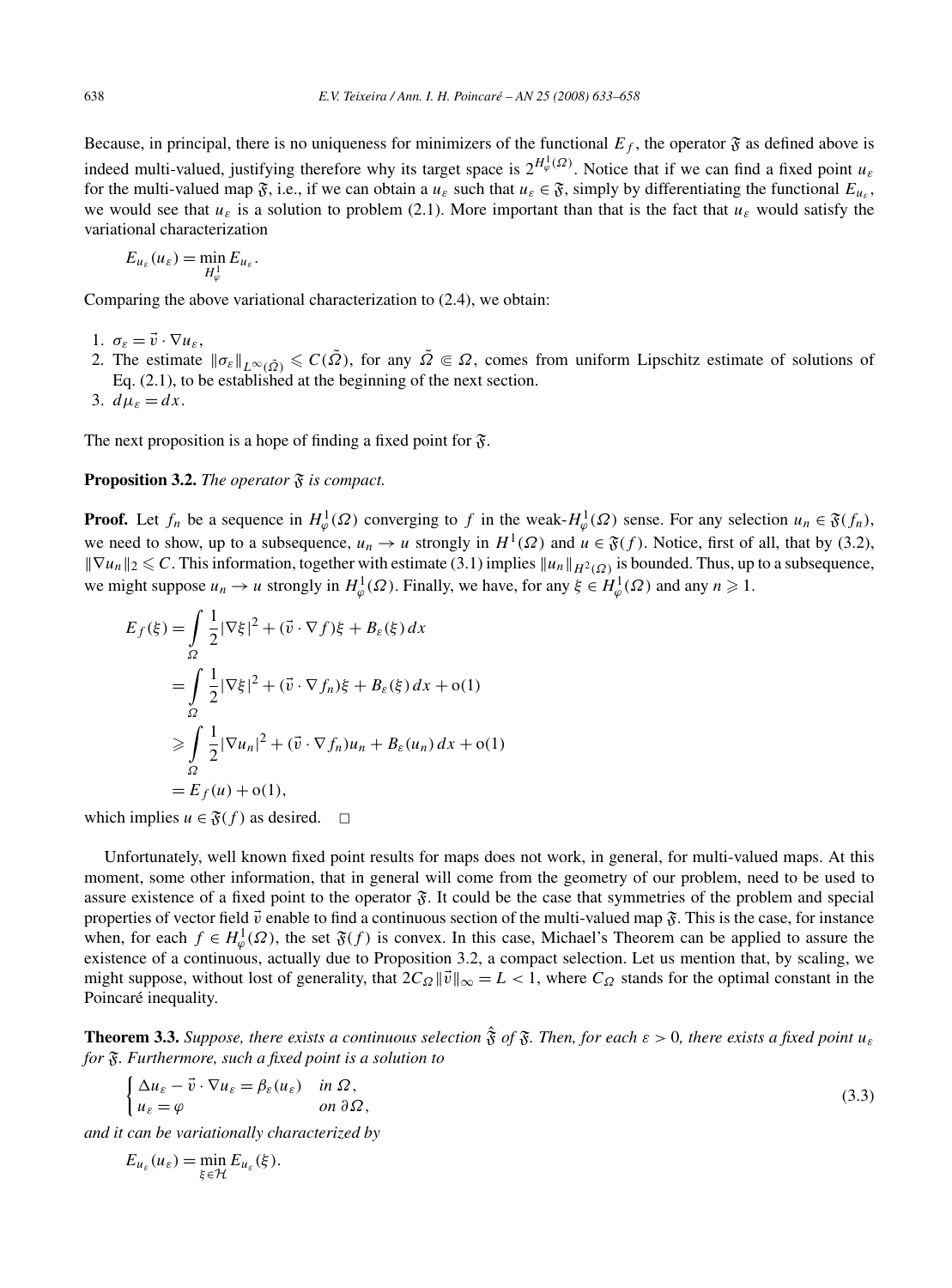**Proof.** For each  $f \in H^1_\varphi(\Omega)$ , it follows from the minimizing property of  $\hat{\mathfrak{F}}(f)$  that

$$
E_f(\hat{\mathfrak{F}}(f)) \leqslant E_f(\psi), \quad \forall \psi \in H^1_\varphi(\Omega).
$$

From now on in this proof, let us fix a  $\psi \in H^1_\varphi(\Omega)$ . The above inequality implies

$$
\int_{\Omega} \left| \nabla \hat{\mathfrak{F}}(f) \right|^2 \leq \int_{\Omega} |\nabla \psi|^2 + 2|\vec{v}||\nabla f| \Big| \hat{\mathfrak{F}}(f) - \psi \Big| dx + |\Omega|
$$
  

$$
\leq L \| \nabla f \|_2 \Big( \left\| \nabla \hat{\mathfrak{F}}(f) \right\|_2 + \|\nabla \psi\|_2 \Big) + \big( |\Omega| + \|\nabla \psi\|_2^2 \Big).
$$

That is

$$
\left\|\nabla\hat{\mathfrak{F}}(f)\right\|_{2}^{2} \leq L\|\nabla f\|_{2}\left(\left\|\nabla\hat{\mathfrak{F}}(f)\right\|_{2} + \|\nabla\psi\|_{2}\right) + \left(|\Omega| + \|\nabla\psi\|_{2}^{2}\right).
$$
\n(3.4)

Let us denote by  $\rho$  the positive root of the quadratic polynomial

 $\mathcal{P}(t) := (L - 1)t^2 + (\|\nabla \psi\|_2 + Lt)\|\nabla \psi\|_2 + |\Omega| = 0.$ 

We claim that  $\hat{\mathfrak{F}}$  maps  $B_\rho$  into itself, where  $B_\rho := {\{\xi \in H^1_\phi(\Omega) \mid ||\nabla \xi||_2 \leqslant \rho\}}$ . Indeed, suppose  $||\nabla f||_2 \leqslant \rho$ . It follows from inequality (3.4) that

$$
\|\nabla \hat{\mathfrak{F}}(f)\|_{2}^{2} \leq L\rho \left(\|\nabla \hat{\mathfrak{F}}(f)\|_{2} + \|\nabla \psi\|_{2}\right) + (|\Omega| + \|\nabla \psi\|_{2}^{2})
$$
  
=  $L\rho \|\nabla \hat{\mathfrak{F}}(f)\|_{2} + (\|\nabla \psi\|_{2} + L\rho) \|\nabla \psi\|_{2} + |\Omega|.$  (3.5)

Now, if we assume, by contraction,  $\|\nabla \hat{\mathfrak{F}}(f)\|_2 > \rho$ , we would obtain, from (3.5)

$$
\left\|\nabla\hat{\mathfrak{F}}(f)\right\|_{2}^{2} < L\left\|\nabla\hat{\mathfrak{F}}(f)\right\|_{2}^{2} + \left(\|\nabla\psi\|_{2} + L\left\|\nabla\hat{\mathfrak{F}}(f)\right\|_{2}\right)\|\nabla\psi\|_{2} + |\Omega|.
$$

However, by the suitable choose of *ρ*,

$$
(L-1)t^2 + (\|\nabla \psi\|_2 + Lt)\|\nabla \psi\|_2 + |\Omega| < 0,
$$

for any  $t > \rho$  and the claim is proven. Finally, since  $\hat{\mathbf{\hat{x}}}$  is a compact operator, Schauder fixed point theorem applies. This finishes the proof.  $\Box$ 

Let us discuss another way of finding a fixed point to the operator  $\mathfrak{F}$ . Let S be the set of all solutions of Eq. (2.1). It is simple to show, S is nonempty and compact in  $H^1_\varphi(\Omega)$ . Furthermore, as long as  $\beta_\varepsilon$  is regular, functions in S are sufficiently regular. For each  $u \in \mathbb{S}$ , consider the functional  $E_u$  as defined above. Our first observation is that *u* is a critical point of  $E_u$ . Indeed, this follows from differentiating  $E_u$  and using the fact that  $u \in \mathbb{S}$ . Furthermore, any minimizer  $f$  of  $E_u$  is a solution of

$$
\begin{cases} \Delta f - \vec{v} \cdot \nabla u = \beta_{\varepsilon}(f) & \text{in } \Omega, \\ f = \varphi & \text{on } \partial \Omega. \end{cases}
$$
 (3.6)

After this comment, we notice that, if the geometry of our problem enables a solution  $u \in \mathbb{S}$  such that either,  $E_u$ has a unique critical point or Eq. (3.6) has a unique solution, then  $u \in \mathfrak{F}(u)$  and hence, *u* admits the variational characterization as in Theorem 3.3. The former can be explored by critical point theory such as Morse theory in infinite dimensional spaces, topological deformation arguments among others. We shall focus our attention to the latter case, i.e., the geometry of our problem enables uniqueness to Eq. (3.6).

The "right" geometry for this approach is present in cylinders, where, Berestycki and Nirenberg have proven several deep results about monotonicity, symmetry and antisymmetry of solutions of semi-linear elliptic equation in cylindrical domains. See for instance [3–6]. The type of symmetry results provided in the above literature, may, at least in our case, yield uniqueness for Eq. (3.6). Let us discuss a special case.

We shall use the following powerful result:

**Theorem 3.4.** *(See Berestycki and Nirenberg [3].) Let*  $\Omega = (-a, a) \times \omega$  *and u be a*  $C^2(\overline{\Omega})$  *solution of* 

$$
\begin{cases} \Delta u - f(x, u, \nabla u) = 0 & \text{in } (-a, a) \times \omega, \\ u = \varphi & \text{on } \partial [(-a, a) \times \omega]. \end{cases}
$$
 (3.7)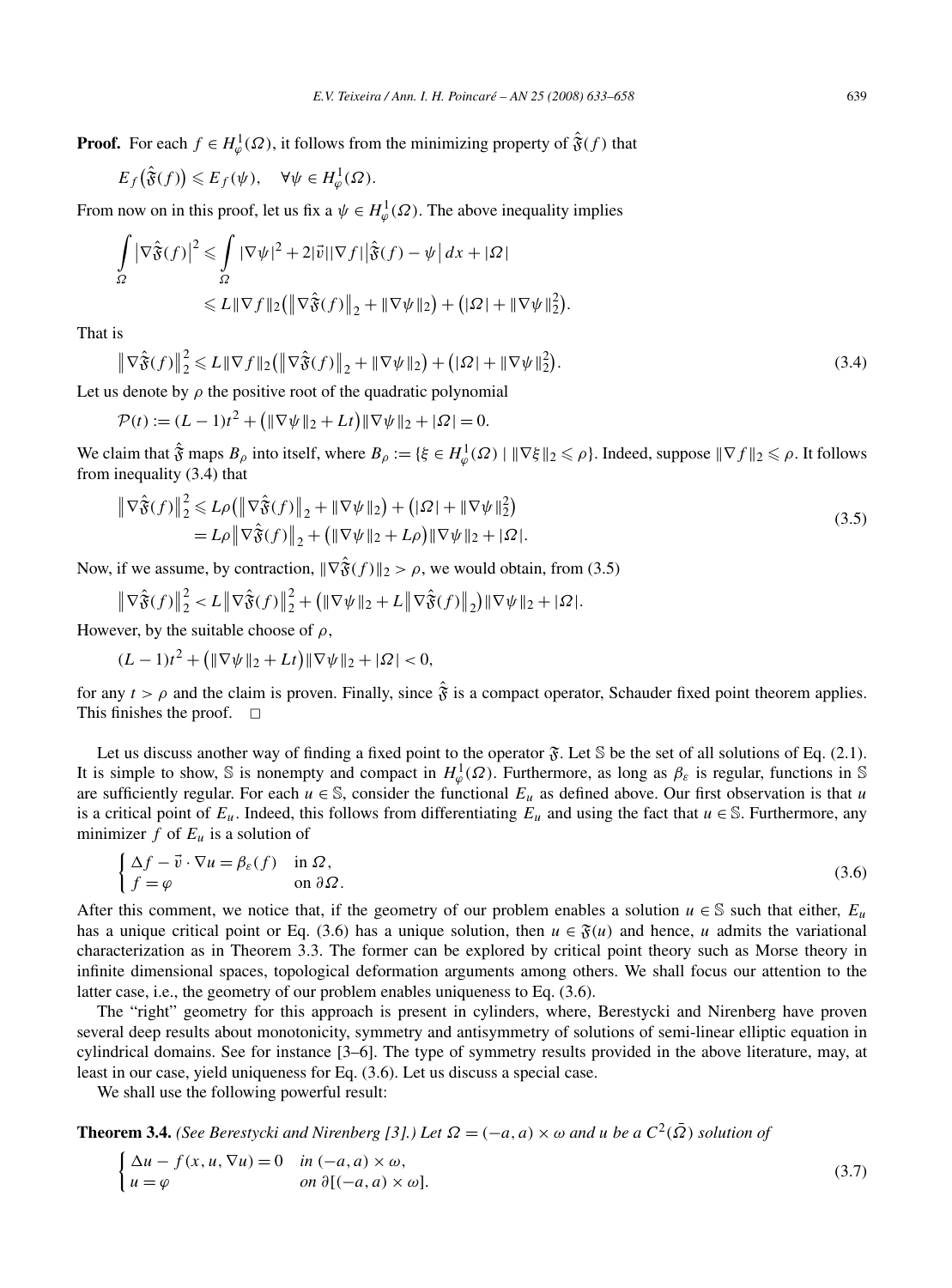*Assume ϕ is continuous and*

 $\varphi(x_1, y) \leq \varphi(x'_1, y)$  *for*  $x_1 \leq x'_1$ .

*Assume also, f (x,u,p) is continuous, Lipschitz in the variables (u,p) and satisfies*

 $f(x, u, p)$  *is nondecreasing in*  $x_1$  *for*  $p_1 \ge 0$ *.* 

*Finally, suppose u satisfies*

 $\int \varphi(-a, y) \leq u(x_1, y) \leq \varphi(a, y)$  *for*  $-a < x_1 < a$ ,  $y \in \omega$  *and*  $∀x_1$  *in*  $(-a, a)$ , ∃*y* ∈ *ω such that*  $\varphi(-a, y) < u(x_1, y)$ .

*Then u* is strictly increasing in  $x_1$  in  $\Omega$ . Furthermore it is unique, i.e., if  $\bar{u}$  is another solution of (3.7) satisfying the *above conditions, then*  $\bar{u} = u$ *.* 

Here is the specific case we are interested in. Let  $\Omega = (-a, a) \times \omega$  and  $\varphi(-a, y) \equiv 0$  and  $\varphi(a, y) \equiv A$ , where *A* is a positive constant. Consider the following special case of Eq. (2.1).

$$
\begin{cases} \Delta u - v(y)\partial_1 u = \beta_{\varepsilon}(u) & \text{in } (-a, a) \times \omega, \\ u = \varphi & \text{on } \partial[(-a, a) \times \omega], \end{cases}
$$
\n(3.8)

where *v* is a positive function. This equation models the flame propagation in the cylinder  $(-a, a) \times \omega$ .

**Proposition 3.5.** *Eq.* (3.8) *has a unique solution for any ε small enough.*

**Proof.** Let *ε* be small enough such that  $\beta_{\varepsilon}(A) = 0$ . The idea is to show that  $0 < u < A$ . Let  $M = \max u$ . Suppose initially  $M > A$ . Thus, in some ball  $B \subset \Omega$ ,

$$
\Delta u - v(y)\partial_1 u = 0 \quad \text{in } B.
$$

By the maximum principle,  $u \equiv M$  in *B*. By connectedness of  $Ω$ , we find  $u \equiv M$  in  $Ω$ , which is a contradiction. Let us now define  $\zeta := u - A$ . Notice that  $\zeta \leq 0$ . Furthermore

$$
\Delta \zeta - v(y)\partial_1 \zeta = \beta_{\varepsilon}(u)
$$
  
=  $\beta'_{\varepsilon}(\theta)\zeta$ ,

once  $β_ε(A) = 0$ . By Serrin's maximum principle (see, for instance, [16] Theorem 2.10), either  $ζ < 0$  or  $ζ \equiv 0$ . Since the latter cannot happen, we conclude  $u < A$ . Analogously we can show  $u > 0$ . The proposition is proven with the aid of Theorem 3.4.  $\Box$ 

Notice that the solution of problem (3.8) is a subharmonic function. We now can state the following result

**Theorem 3.6.** Let *u* be the solution of problem (3.8). Suppose *u* is convex in the  $x_1$  direction. Then  $u \in \mathfrak{F}(u)$  and thus *it satisfies the desired variational characterization.*

**Proof.** The proof follows the same steps of Proposition 3.5. Indeed, let  $f$  be a minimizer of the functional  $E_u$ . As we have commented before, *f* satisfies

$$
\Delta f - v(y)\partial_1 u = \beta_{\varepsilon}(f).
$$

Since *u* is convex in the  $x_1$  direction, we still can apply Theorem 3.4 to conclude, as we did on Proposition 3.5, uniqueness result for the above equation. Thus  $f \equiv u$ .  $\Box$ 

# *3.2. The potential case*

Motivated by well known physical assumptions, we are guided to study the case when the vector field  $\vec{v}$  is a potential, i.e.,

$$
\vec{v} = -\nabla\phi,\tag{3.9}
$$

for some  $\phi \in W^{1,\infty}(\Omega)$ . In the variational characterization proposed in (2.4), let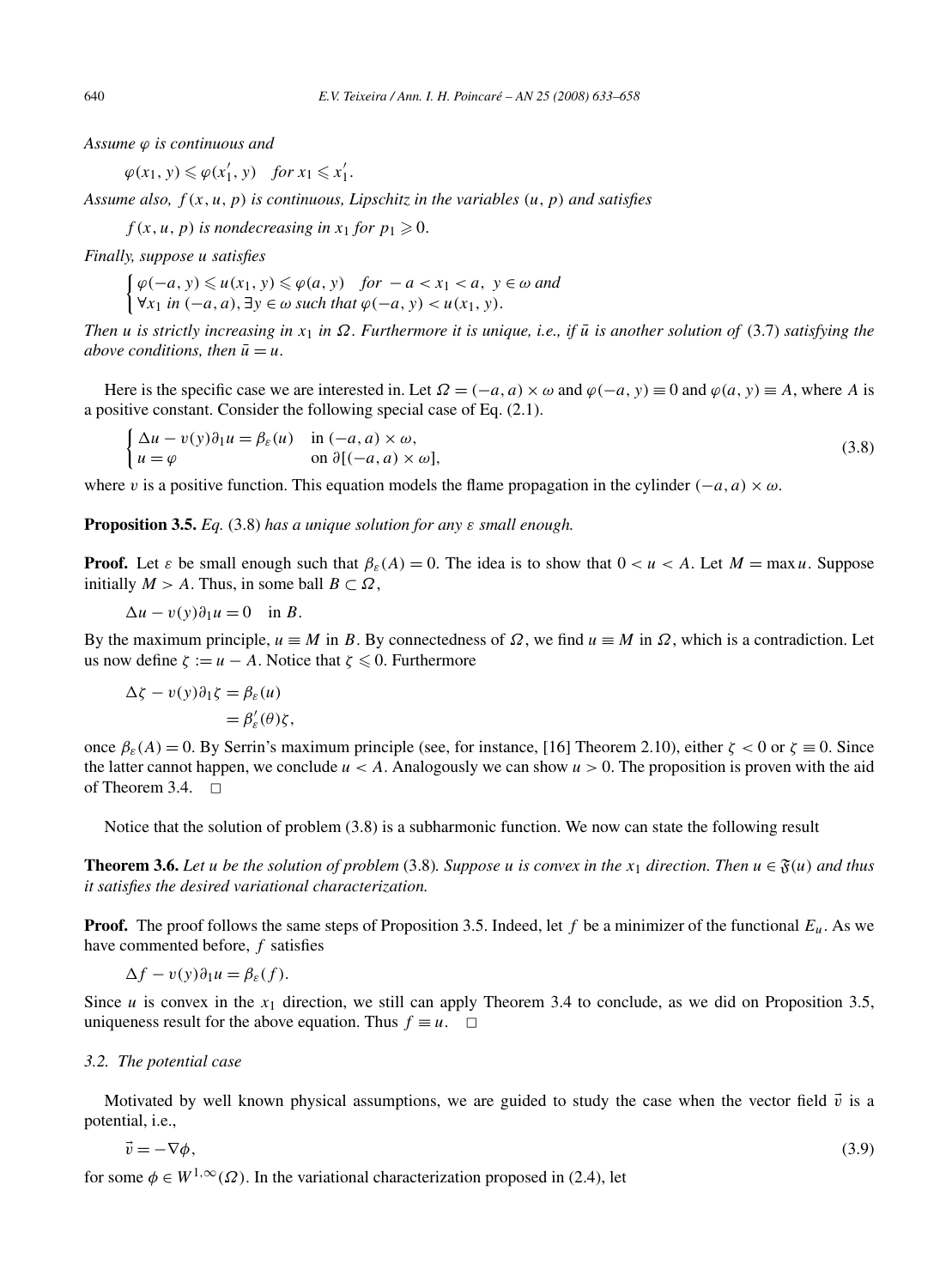1.  $\sigma_{\varepsilon} \equiv 0$ , 2.  $d\mu_{\varepsilon} = d\mu := e^{\phi} dx$ .

Thus, the functional we consider for the potential case is

$$
\mathcal{F}_{\varepsilon}(\zeta) := \int_{\Omega} \left( |\nabla \zeta|^2 + B_{\varepsilon}(\zeta) \right) e^{\phi} dx.
$$
\n(3.10)

Next proposition provides the existence of solutions of (2.1) that satisfies a nice variational characterization in the spirit of  $(2.4)$ .

**Proposition 3.7.** The above functional has a minimizer in  $H^1_\varphi(\Omega, d\mu)$ . Furthermore such a minimizer is a solution to *problem* (2.1)*.*

**Proof.** The fact that  $\mathcal{F}_{\varepsilon}$  has a minimizer follows from the same step as Proposition 3.1. Let *u* be a minimizer, *h* ∈  $C_0^{\infty}(\Omega)$  and consider

$$
j(\gamma) := \mathcal{F}_{\varepsilon}(u + \gamma h).
$$

From the fact that  $j'(0) = 0$  we obtain

$$
\int_{\Omega} \left( \nabla u \nabla h + \beta_{\varepsilon}(u) h \right) d\mu = 0. \tag{3.11}
$$

We now compute

$$
\operatorname{div}(he^{\phi}\nabla u) = e^{\phi}\nabla u \nabla h + e^{\phi}[\nabla \phi \nabla u]h + [e^{\phi} \Delta u]h.
$$

Thus (3.11) can be rewritten, using integration by parts and taking into account (3.9),

$$
\int_{\Omega} \left[ e^{\phi} \Delta u - e^{\phi} \vec{v} \cdot \nabla u - e^{\phi} \beta_{\varepsilon}(u) \right] h \, dx = 0.
$$
\n(3.12)

Since (3.12) is true for every  $h \in C_0^{\infty}(\Omega)$  and  $e^{\phi} > 0$ , we conclude *u* satisfies the partial differential Eq. (2.1).  $\Box$ 

# **4. Uniform Lipschitz regularity and some geometric measure properties of level sets**

In this section we shall explore some geometric properties of solutions of

$$
\begin{cases} \Delta u_{\varepsilon} - \vec{v} \cdot \nabla u_{\varepsilon} = \beta_{\varepsilon}(u_{\varepsilon}) & \text{in } \Omega \quad \text{(PDE)}, \\ u_{\varepsilon} = \varphi & \text{on } \partial \Omega, \end{cases}
$$

that admit a variational characterization as in (2.4) i.e.,

$$
\mathcal{F}_{\varepsilon}(u_{\varepsilon}) = \min_{\xi \in H_{\varphi}^1(\Omega, d\mu_{\varepsilon})} \mathcal{F}_{\varepsilon}(\xi),
$$

where

$$
\mathcal{F}_{\varepsilon}(\zeta) := \int\limits_{\Omega} \left( \frac{1}{2} |\nabla \zeta|^2 + \sigma_{\varepsilon}(x) \zeta + B_{\varepsilon}(\zeta) \right) d\mu_{\varepsilon}.
$$

From now on, we shall denote  $L\xi = \Delta \xi - \vec{v} \cdot \nabla \xi$ . Notice that  $Lu_{\varepsilon} = 0$  in  $\{u_{\varepsilon} \le 0\}$ , and since,  $u_{\varepsilon} > 0$  on  $\partial \Omega$ , by the maximum principle,  $u_{\varepsilon} \geq 0$  in  $\Omega$ .

**Remark 4.1** *(Lipschitz Renormalization).* Suppose *u* is a solution the PDE  $Lu = \beta_{\varepsilon}(u)$  in some ball  $B_r(x_0)$ . Then the function  $w: B_{r/\varepsilon}(0) \to \mathbb{R}$ , defined as

$$
w(y) = \frac{1}{\varepsilon}u(x_0 + \varepsilon y),
$$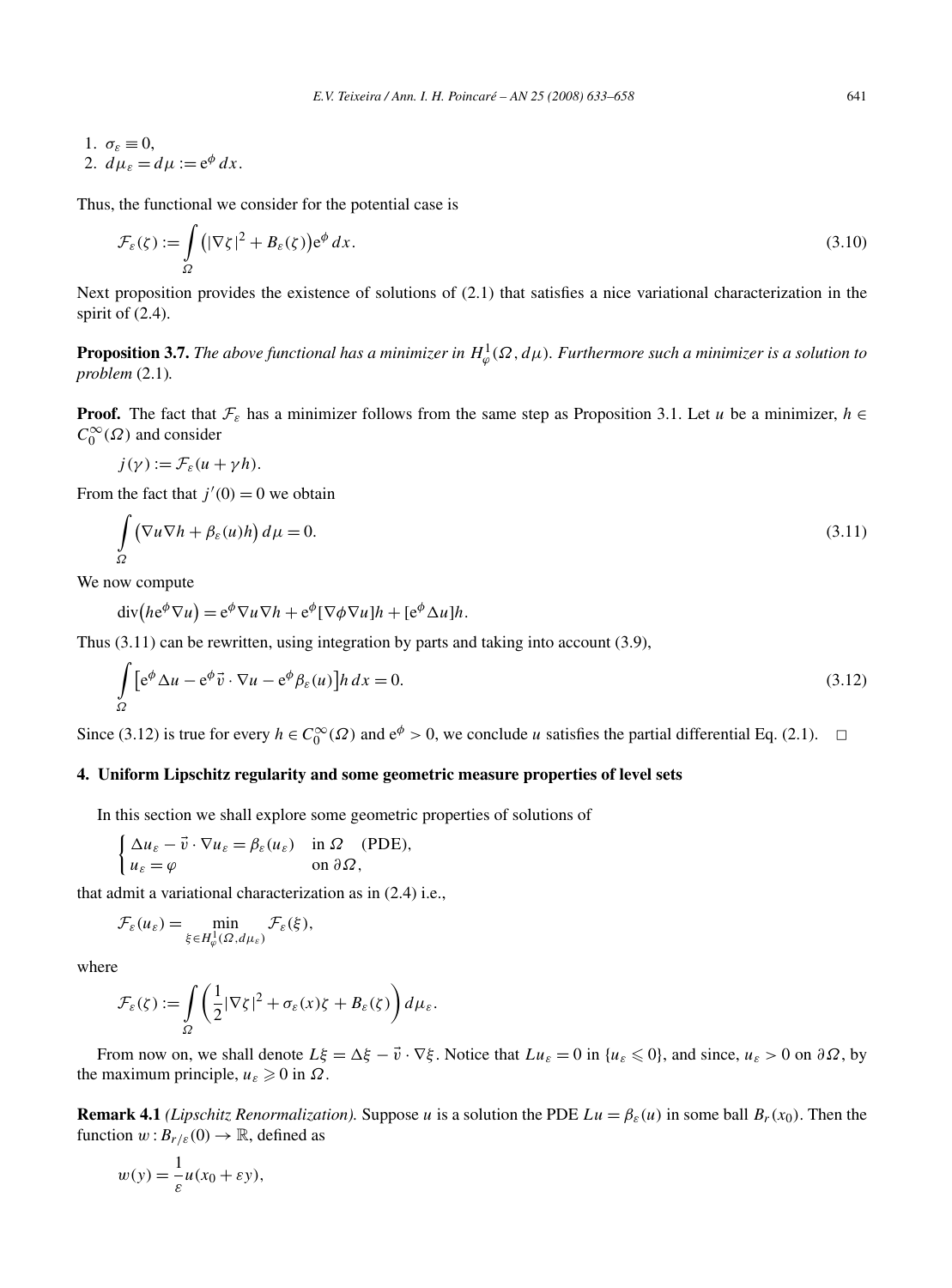satisfies

 $\Delta w - \varepsilon(\vec{v}^{\varepsilon} \cdot \nabla w) = \beta_1(w)$  in  $B_{r/\varepsilon}(0)$ ,

with  $\vec{v}^{\varepsilon} := \vec{v}(x_0 + \varepsilon x)$ . Furthermore,  $\nabla w(0) = \nabla u(x_0)$ .

Let us point out that Remark 4.1 suggests that we should expect to get a uniform Lipschitz estimate, since proving *u* is Lipschitz in  $B_r(x_0)$  is equivalent to proving *w* in Lipschitz in  $B_{r/\varepsilon}$ .

The next lemma takes care of Lipschitz estimate in a region where  $u_{\varepsilon}$  is small.

**Lemma 4.2.** *Let*  $x \in \tilde{\Omega} \subseteq \Omega$  *satisfy*  $0 \leq u_{\varepsilon}(x) \leq \varepsilon$ . *Then* 

 $\left|\nabla u_{\varepsilon}(x)\right| \leqslant C,$ 

*where C does not depend on ε.*

**Proof.** Let  $2\delta = \text{dist}(x, \partial \Omega) \geq \text{dist}(\partial \tilde{\Omega}, \partial \Omega) = c > 0$ . Consider the Lipschitz renormalization suggested in Remark 4.1,  $w: B_{\delta/\varepsilon}(0) \to \mathbb{R}$ ,

 $w(y) = \frac{1}{\varepsilon}u(x + \varepsilon y).$ 

Applying Schauder's estimate for the elliptic operator  $Lw = \Delta w - \varepsilon(\vec{v} \cdot \nabla w)$ , we find, in particular, that

$$
|\nabla w(0)| \leqslant C\big(\|w\|_{L^{\infty}(B_{\delta/2\varepsilon}(0))}+1\big).
$$

However, by Harnack inequality

$$
||w||_{L^{\infty}(B_{\delta/2\varepsilon}(0))} \leqslant Cw(0) = C.
$$

Hence,

$$
\big|\nabla w(0)\big|=\big|\nabla u_{\varepsilon}(x)\big|\leqslant C,
$$

where *C* depends only on dimension,  $\tilde{\Omega}$  and  $\|\vec{v}\|_{\infty}$ .  $\square$ 

Hereafter, for any  $0 < \alpha < \sup_{\partial \Omega} \varphi$ ,  $\Omega_{\alpha}$ , will stand for the set { $u_{\varepsilon} > \alpha$ }, i.e.,

$$
\Omega_{\alpha} := \{ x \in \Omega \mid u_{\varepsilon}(x) > \alpha \}.
$$

Next lemma provides uniform Lipschitz estimate over *Ωε*.

**Lemma 4.3.** *Let*  $x_0 \in \Omega_{\varepsilon}$ *. If we denote by*  $r = \text{dist}(x_0, \partial \Omega_{\varepsilon})$ *, then* 

$$
\left|\nabla u_{\varepsilon}(x_0)\right|\leqslant \frac{C}{r},
$$

*where C* depends only on dimension,  $\|\vec{v}\|_{\infty}$  and  $\|\varphi\|_{\infty}$ .

**Proof.** Since  $\beta_{\varepsilon}$  is supported in [0,  $\varepsilon$ ], we have that

 $Lu_{\varepsilon} = \Delta u_{\varepsilon} - \vec{v} \cdot \nabla u_{\varepsilon} = 0$  in  $\Omega_{\varepsilon}$ .

We then apply interior Schauder estimate to the elliptic operator *L* and obtain

$$
\left|\nabla u_{\varepsilon}(x_0)\right| \leqslant C\bigg(\frac{\sup|u_{\varepsilon}|}{r}\bigg).
$$

Finally, by the maximum principle, we have  $\sup |u_{\varepsilon}| \leq ||\varphi||_{\infty}$ .  $\Box$ 

We now have to care about a universal bound of the gradient of  $u_{\varepsilon}$  for points  $x \in \Omega_{\varepsilon}$  that are close to  $\Gamma_{\varepsilon}$  :=  ${x \in \Omega: u_{\varepsilon}(x) = \varepsilon}$ , since the estimate given by Lemma 4.3 could blow up when *x* approaches  $\Gamma_{\varepsilon}$ . If is worthwhile to comment that, for each  $\varepsilon > 0$ , we can find a  $1 \leq c_{\varepsilon} \leq 2$ , so that  $\Gamma_{c_{\varepsilon} \varepsilon}$  is smooth (Sard's Theorem) and thus we can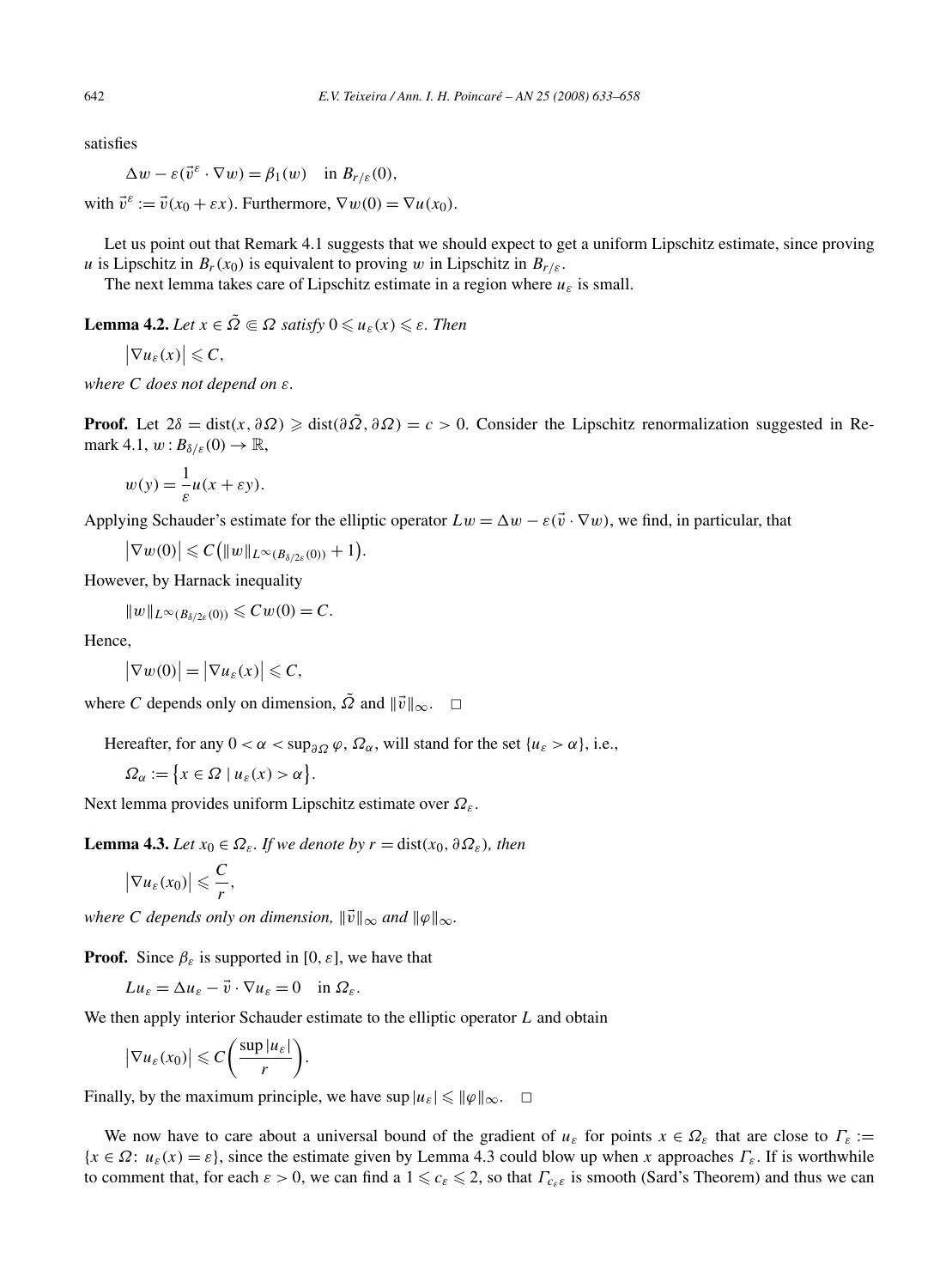control the Lipschitz norm of *uε* up to the boundary of *Ωcεε*. However, since we do not know yet any smoothness of the limiting free boundary, such a control could deteriorate as  $\varepsilon \to 0$ .

The idea will be to obtain an estimate of  $u_{\varepsilon}(x)$  in terms of the distance of dist $(x, \Gamma_{\varepsilon})$  and afterwards employ Schauder estimate and Harnack inequality. Here are the details:

Let  $\chi \in \Gamma_{\varepsilon}$ , *r* be small enough so that  $B(\chi, r) \subset \Omega$ . Fix  $x_0 \in B(\chi, r)$  and call  $h = \text{dist}(x_0, \Gamma_{\varepsilon})$ . Set  $\lambda$  so that  $u_{\varepsilon}(x_0) = \lambda \cdot h$ . We now consider the Lipschitz renormalization

$$
w(y) := \frac{1}{h}u_{\varepsilon}(x_0 + hy).
$$

1

Notice that

1.  $w(0) = \lambda$ ;

- 2.  $w \geqslant \varepsilon/h$  in  $B_1$ ;
- 3. There exists a  $Y_1 \in \partial B_1$  such that  $w(Y_1) = \varepsilon/h$ ;
- 4.  $\Delta w h(\vec{v}^h \cdot \nabla w) = 0$  in *B*<sub>1</sub>, for  $\vec{v}^h(x) := \vec{v}(x_0 + hx);$

5.  $\nabla w(y) = \nabla u_{\varepsilon}(x_0 + hy);$ 

6. From Lemma 4.2,  $|\nabla w(Y_1)| \leq C$  and *C* is universal.

By Harnack inequality, there exists a universal constant *c >* 0 such that

 $w(y) \geq c\lambda \quad \forall y \in B_{1/2}.$ 

Consider *z* to be the following function

$$
\begin{cases} \Delta z - h(\vec{v} \cdot \nabla z) = 0 & \text{in } B_1 \setminus \overline{B_{1/2}}, \\ z|_{\partial B_1} = 0, \quad z|_{\partial B_{1/2}} = 1. \end{cases} \tag{4.1}
$$

By Hopf's Lemma and  $C^{1,1}$  regularity up to the boundary, there exists a  $\delta > 0$  such that

 $z_v \geq \delta$  on  $\partial B_1$ ,

where *ν* denotes the inward normal vector  $-x$ . From maximum principle,  $w \ge c\lambda z$  in  $B_1 \setminus B_{1/2}$ ; therefore

$$
C \geq |\nabla w(Y_1)| \geq w_{\nu}(Y_1) \geq c\lambda z_{\nu}(Y_1) \geq \delta c\lambda.
$$

We have concluded that  $u_{\varepsilon}(x_0) \leq C \cdot dist(x_0, \Gamma_{\varepsilon})$ , for a universal constant  $C > 0$ . Finally by Schauder estimate and Harnack inequality,

$$
\big|\nabla u(x_0)\big|\leqslant C\frac{u(x_0)}{\mathrm{dist}(x_0,\varGamma_\varepsilon)}\leqslant C.
$$

Combining the above with Lemmas 4.2 and 4.3, we obtain

**Theorem 4.4** *(Uniform Lipschitz Estimate). Let*  $\tilde{\Omega} \in \Omega$ . Then there exists a constant C depending only on dimension,  $\|\vec{v}\|_{\infty}$ ,  $\|\varphi\|_{\infty}$  *and*  $\tilde{\Omega}$ *, such that* 

$$
\sup_{\tilde{\Omega}} |\nabla u_{\varepsilon}| \leqslant C.
$$

**Remark 4.5.** For a general elliptic operator like in (1.3), we exchange in (4.1)  $\Delta z - h(\vec{v} \cdot \nabla z)$  by  $L_h u = D_j(a_{ij}(x_0 +$  $h(x)D_iu$  +  $b_i(x)u_i$  +  $c(x)u$ . In this case, the best we can assure is  $C^{1,\alpha}$  regularity up to the boundary. However, this is enough to carry out the same computation above.

Let us turn our attention to nondegeneracy. The next theorem implies, as we will see in its corollary, linear growth way from the free boundary. We remark that this is an important geometric property that allows a deeper understanding of regularity properties of the free boundary. Here the variational characterization plays a crucial role.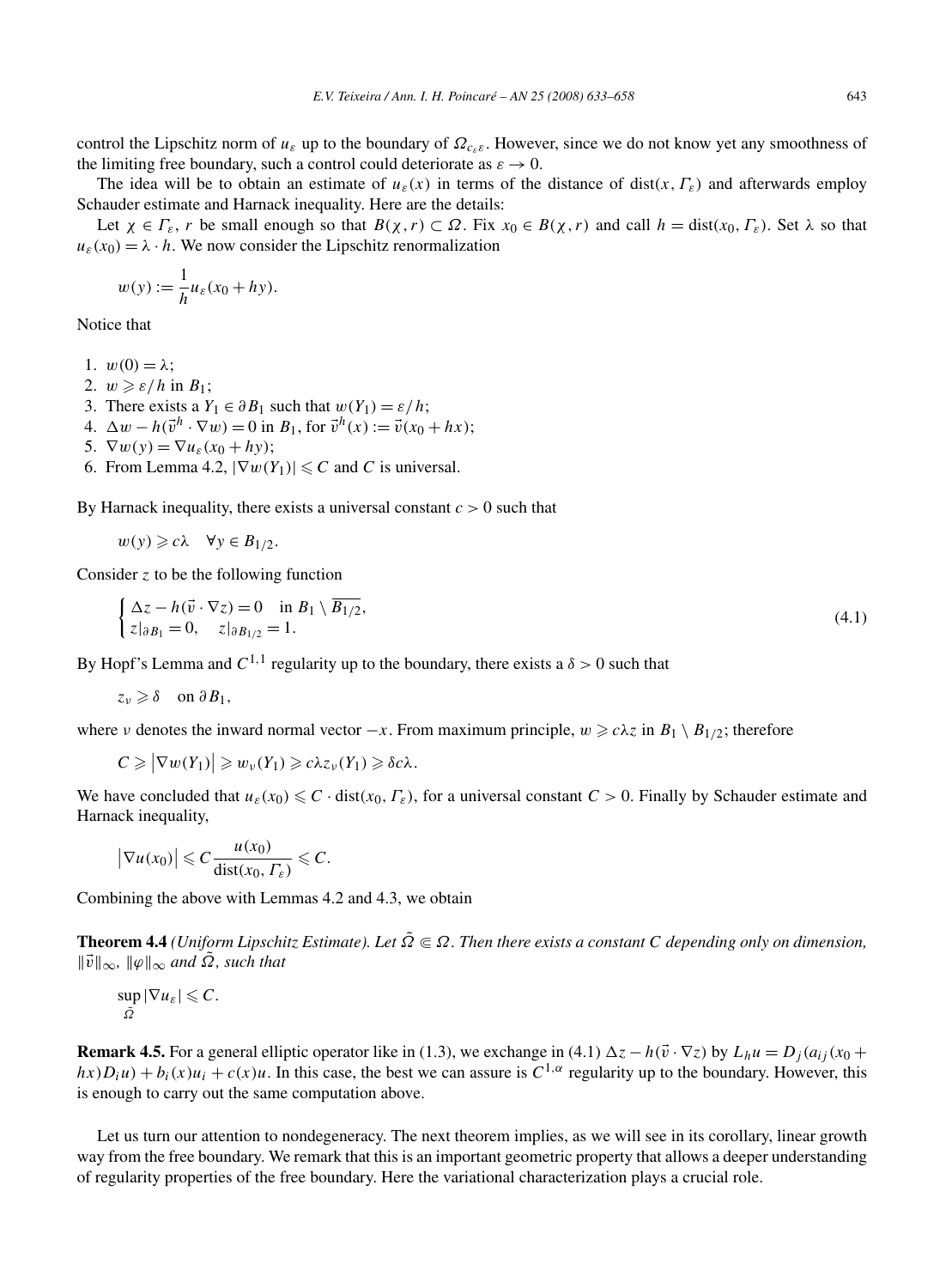**Theorem 4.6** *(Linear Growth). There exist universal constants*  $c_1 > 1$  *and*  $c_2$  *such that, if*  $x_0 \in \tilde{\Omega} \subseteq \Omega$  *and*  $u_{\varepsilon}(x_0) =$  $λ ≥ c<sub>1</sub>ε$ *, then* 

 $dist(x_0, \partial \Omega_{\varepsilon}) \leqslant c_2 \lambda$ .

**Proof.** Let us call  $d = \text{dist}(x_0, \partial \Omega_\varepsilon)$ . Suppose  $\lambda = \alpha d$ . We want to show  $\alpha \geq \varepsilon > 0$ . To this end, let us make a Lipschitz renormalization

$$
w(y) := \frac{1}{d}u_{\varepsilon}(x_0 + dy).
$$

If we define  $\vec{v}$  :  $B_1(0) \rightarrow \mathbb{R}^N$  by  $\vec{v}(y) := d\vec{v}(x_0 + dy)$ , *w* satisfies

 $w \ge \varepsilon/d$  and  $\Delta w - (\vec{v} \cdot \nabla w) = \beta_{\varepsilon/d}(w) = 0$  in  $B_1(0)$ ,

because  $\beta_{\varepsilon/d}$  is supported in [0*, ε/d*].

Furthermore  $w(0) = \alpha$ . By Harnack inequality we have

$$
\underline{c}\alpha\leqslant w\leqslant \bar{c}\alpha\quad\text{in }B_{1/2}.
$$

Now, let  $\psi$  be a cut-off function fulfilling  $\psi \equiv 0$  in  $B_{1/4}$ ,  $\psi \equiv 1$  in  $B_1 \setminus B_{1/2}$  and define

$$
\zeta = \begin{cases} \min(w, \bar{c}\alpha\psi) & \text{in } B_{1/2}, \\ w & \text{in } B_1 \setminus B_{1/2}. \end{cases}
$$

Notice that, by the Change of Variables Theorem, *w* minimizes the functional

$$
\mathcal{E}(\xi) := \int\limits_{B_1} \left\{ \frac{1}{2} \left| \nabla \xi(y) \right|^2 + d\sigma(x_0 + d \cdot y) \xi(y) + B_{\varepsilon}\big(d \cdot w(y)\big) \right\} F_{\varepsilon}(x_0 + d \cdot y) dy,
$$

among all  $\xi \in w + H_0^1(B_1, d\mu_\varepsilon)$ . Hence, since  $\zeta$  competes against *w* in the above problem, we have

$$
\mathcal{E}(\zeta)\geqslant \mathcal{E}(w).
$$

Writing this down, we find

$$
\int_{B_1} \frac{1}{2} \left( |\nabla \zeta|^2 - \frac{1}{2} |\nabla w|^2 \right) d\mu_{\varepsilon} + \int_{B_1} \left( d \cdot \sigma(\zeta - w) \right) d\mu_{\varepsilon} \ge \int_{B_1} \left( B_{\varepsilon}(d \cdot w) - B_{\varepsilon}(d \cdot \zeta) \right) d\mu_{\varepsilon}.
$$
\n(4.2)

However,

$$
\int_{B_1} \frac{1}{2} \left( |\nabla \zeta|^2 - \frac{1}{2} |\nabla w|^2 \right) d\mu_{\varepsilon} = \frac{1}{2} \int_{B_{1/2} \cap \{\bar{c}\alpha\psi \leq w\}} \left( \bar{c}^2 \alpha^2 |\nabla \psi|^2 - \frac{1}{2} |\nabla w|^2 \right) d\mu_{\varepsilon} \leq C\alpha^2,
$$
\n
$$
\int_{B_1} \left( d \cdot \sigma(\zeta - w) \right) d\mu_{\varepsilon} = \frac{1}{2} \int_{B_{1/2} \cap \{\bar{c}\alpha\psi \leq w\}} \left( d \cdot \sigma(\bar{c}\alpha\psi - w) \right) d\mu_{\varepsilon} \leq C\alpha,
$$

and, since  $w \ge \zeta$  and  $B_{\varepsilon}$  is an increasing function,

$$
\int_{B_1} (B_{\varepsilon}(d \cdot w) - B_{\varepsilon}(d \cdot \zeta)) d\mu_{\varepsilon} \ge \int_{B_{1/4}} (B_{\varepsilon}(d \cdot w) - B_{\varepsilon}(d \cdot \zeta)) d\mu_{\varepsilon}
$$
\n
$$
= \int_{B_{1/4}} B_{\varepsilon}(d \cdot w) d\mu_{\varepsilon}
$$
\n
$$
\ge \mu_{\varepsilon}(B_{1/4}) B_{\varepsilon}(d\underline{c}\alpha)
$$
\n
$$
= c B_{\varepsilon}(\underline{c}\lambda)
$$
\n
$$
\ge c B_{\varepsilon}(c_1 \varepsilon)
$$

Putting those inequalities together, we finish the proof.  $\Box$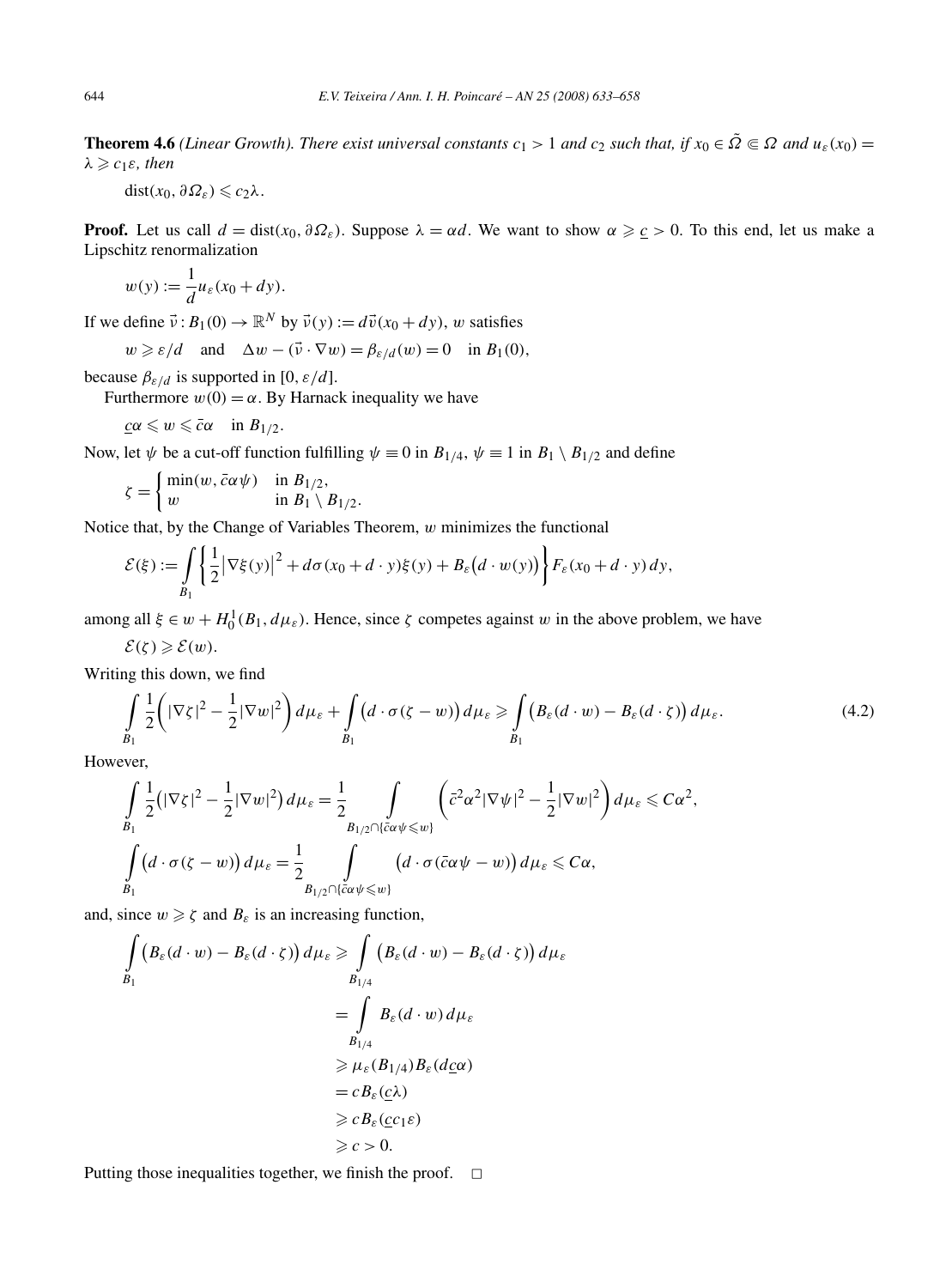**Corollary 4.7.** *Let*  $x \in \Omega_{c_1\epsilon} := \{y \in \Omega \mid u_{\epsilon}(x) > c_1\epsilon\}$ . Then there exists a universal constant C, such that

$$
C^{-1} dist(x, \partial \Omega_{\varepsilon}) \leq u_{\varepsilon}(x) \leq C dist(x, \partial \Omega_{\varepsilon}).
$$

**Proof.** The first inequality follows immediately Theorem 4.6. The estimate by above is consequence of uniform Lipschitz continuity. Indeed, from the definition of  $\Omega_{c_1\epsilon}$  and Theorem 4.4, we have

$$
c_1\varepsilon \leqslant u_\varepsilon(x) \leqslant C \operatorname{dist}(x, \partial \Omega_\varepsilon) + \varepsilon.
$$

Thus,

$$
u_{\varepsilon}(x) \leqslant \frac{c_1}{c_1 - 1} C \operatorname{dist}(x, \partial \Omega_{\varepsilon}).
$$

Regarding nondegeneracy, making use only of the ellipticity of the operator  $Lu = \Delta u - \vec{v} \nabla u$ , the uniform Lipschitz regularity (Theorem 4.4) and the linear growth away from the free boundary (Corollary 4.7) we obtain (see, for instance, [9], page 593, Lemma 7) the following strong nondegeneracy result.

**Theorem 4.8** *(Strong Nondegeneracy). Let*  $\tilde{\Omega} \in \Omega$ *. There exist constants*  $c_1$  *and*  $c_2$  *which depend only on dimension,*  $\|\vec{v}\|_{\infty}$  *and*  $\tilde{\Omega}$  *such that, if*  $x_0 \in \tilde{\Omega}$  *and* 

 $u_{\varepsilon}(x_0) \geqslant c_1 \varepsilon$ ,

*then*

$$
\sup_{B_{\rho}(x_0)} u_{\varepsilon} \geqslant c_2 \rho.
$$

**Corollary 4.9.** *Let*  $\tilde{\Omega} \subseteq \Omega$ . There exist constants  $c_1, c_2$  and  $c_3$ , depending only on dimension,  $\|\vec{v}\|_{\infty}$  and  $\tilde{\Omega}$ , such that  $if x_0 ∈ \tilde{Ω}$  *with* 

 $u_{\varepsilon}(x_0) = \lambda \geq c_1 \varepsilon$  *and*  $\rho \geq c_2 \lambda$ ,

*then*

$$
\left|B_{\rho}(x_0)\cap\{u_{\varepsilon}>\lambda\}\right|\geqslant c_3\rho^N.
$$

**Proof.** Let  $y \in B_{\rho/2}(x_0)$  be such that  $u_{\varepsilon}(y) \geq c\rho$ . Such a point exists by Theorem 4.8. Then, by continuity, we may assume, for *ε* small enough,

 $dist(y, \partial \Omega_{\varepsilon}) \geqslant c_1 \rho$ .

By Harnack inequality, for  $\bar{c}$  small enough so that  $B_{\rho\bar{c}(y)} \subset B_{c_1\rho}(y) \cap B_{\rho}(x_0)$ , there holds

$$
u_{\varepsilon}(x) \geq \frac{c\rho}{2} \geq \frac{cc_2\lambda}{2} > \lambda, \text{ in } B_{\bar{c}\rho}(y),
$$

if *c*<sup>2</sup> is taken large enough. Thus,

$$
B_{\bar{c}\rho}(y) \subset B_{\rho}(x_0) \cap \{u_{\varepsilon} > \lambda\}.
$$

This finishes the proof.  $\Box$ 

**Definition 4.10.** Let  $\delta > 0$  and *E* be a set in  $\mathbb{R}^N$ . We define the  $\delta$ -strip of *E* by

$$
\mathcal{N}_{\delta}(E) := \left\{ x \in \mathbb{R}^N : \operatorname{dist}(x, E) < \delta \right\}.
$$

As we shall see, some geometric information of the limiting free boundary will be concluded in terms the of *δ*-strip of  $\Omega_{c(\varepsilon)}$ , for some convenient modulus of continuity  $c(\varepsilon)$ .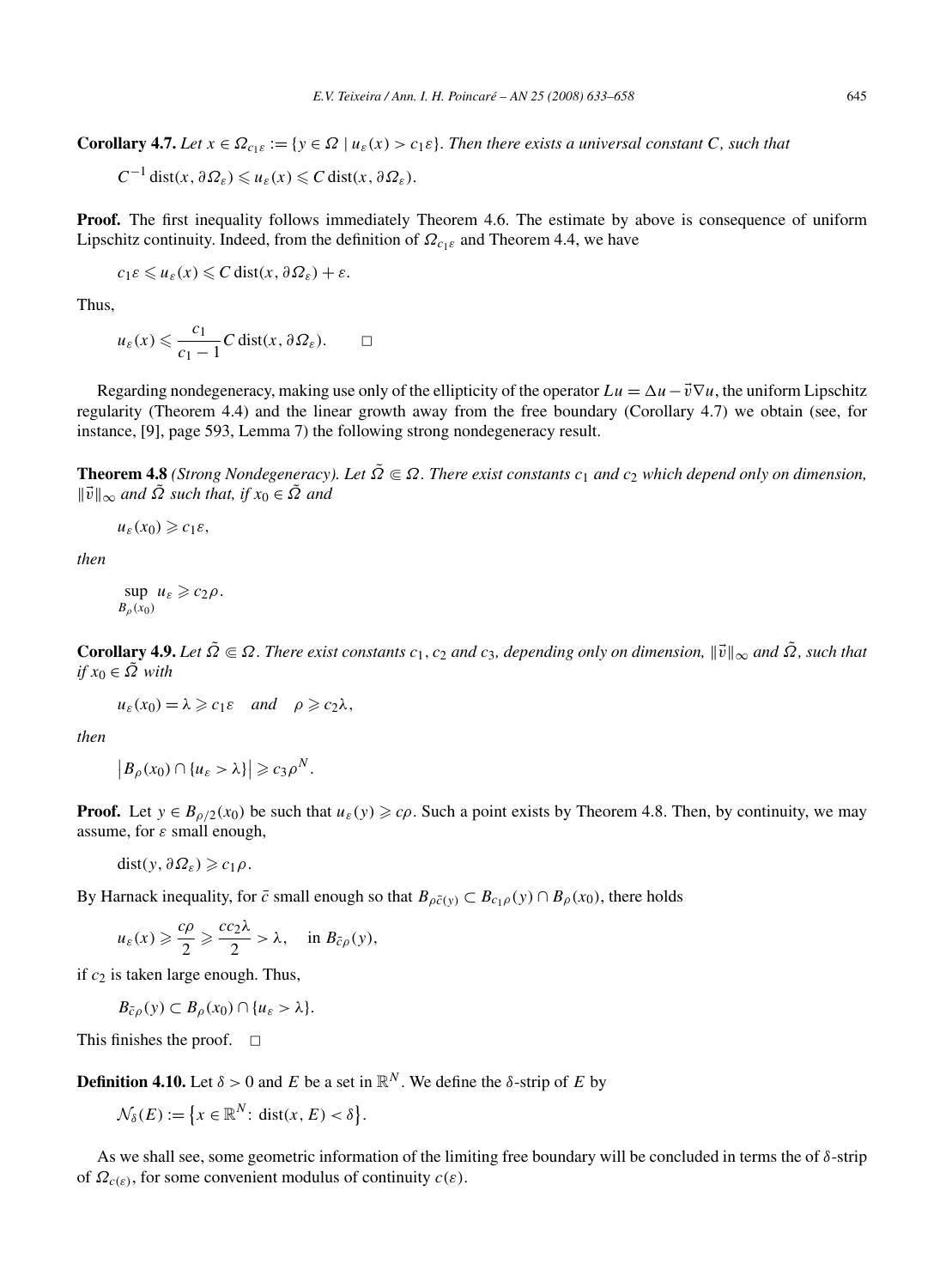**Theorem 4.11.** *If*  $x_0 \in \partial \Omega_{ce}$ ,  $\lambda > 3ce$  *and*  $1 \ge R \ge c_1 \lambda$ *, then* 

$$
\left|\mathcal{N}_{\lambda}(\partial\Omega_{ce})\cap B_{R}(x_0)\right|\leqslant c_3\lambda R^{N-1},
$$

*where all constants are universal.*

**Proof.** Let  $G := \Omega_{c\epsilon} \cap B_R(x_0)$  and define  $w := \min\{(u_{\epsilon} - c\epsilon)^+, \lambda - c\epsilon\}$ . If we multiply (PDE) by *w* and integrate over *G* we obtain

$$
-\int\limits_G \Delta u_\varepsilon w + w\beta_\varepsilon(u_\varepsilon) = \int\limits_G (\vec{v} \cdot \nabla u_\varepsilon) w.
$$

However, if we take  $c > 1$ ,  $\beta_{\varepsilon}(u_{\varepsilon}) \equiv 0$  in *G*. Furthermore, by Green's formula

$$
-\int\limits_G \Delta u_\varepsilon w = \int\limits_G \nabla u_\varepsilon \nabla w - \int\limits_{\partial G} w (u_\varepsilon)_\mu d\sigma,
$$

where  $\mu$  is the outward unit normal vector on  $\partial G$ . Hence

$$
\int |\nabla u_{\varepsilon}|^2 \leq \int_{G} \nabla u_{\varepsilon} \nabla w
$$
\n
$$
\{c\varepsilon < u_{\varepsilon} < \lambda\} \cap B_{R}(x_{0})
$$
\n
$$
= \int_{\partial G} w(u_{\varepsilon})_{\mu} d\sigma + \int_{G} (\vec{v} \cdot \nabla u_{\varepsilon}) w
$$
\n
$$
\leq C_{1} \lambda R^{N-1} + C_{2} \lambda R^{N}
$$
\n
$$
\leq C_{0} \lambda R^{N-1}.
$$

Our next step is to compare

$$
\int_{\{c\epsilon < u_{\epsilon} < \lambda\} \cap B_R(x_0)} |\nabla u_{\epsilon}|^2 \quad \text{with } \left| \{c\epsilon < u_{\epsilon} < \lambda\} \cap B_R(x_0) \right|.
$$

Let  ${B_i}$  be a finite overlapping covering of  $\partial \Omega_{ce}$  by balls of radius  $c_1\lambda$  and centered at  $\partial \Omega_{ce}$ . In every  $B_i$  there are sub balls  $B_j^1$  and  $B_j^2$  of radius  $r_j$  of order  $\lambda$  for which

$$
u_{\varepsilon} \geq \frac{3}{4}\lambda
$$
 in  $B_j^1$  and  $u_{\varepsilon} \leq \frac{2}{3}\lambda$  in  $B_j^2$ .

Indeed, this follows from Lipschitz continuity and strong nondegeneracy ( $r_j^1 = \frac{1}{8 \text{Lip}(u_{\varepsilon})}$ λ and  $r_j^2 = \frac{1}{3 \text{Lip}(u_{\varepsilon})}$ λ). Therefore, if  $m_j := \int B_j u_\varepsilon$ , then  $|u_\varepsilon - m_j| \geq c\lambda$  at least on one of the two sub balls. Indeed, if not, there would exist sequences  $x_n^k \in B_j^k$ ,  $k = 1, 2$ , such that  $|u_\varepsilon(x_n^k) - m_j| < \frac{\lambda}{n}$ ,  $\forall n$ , what would imply  $|u_\varepsilon(x_n^1) - u_\varepsilon(x_n^2)| \to 0$ , contradicting the construction of the sub balls. Thus, by Poncaré inequality

$$
c\lambda^2 \leq \oint_{B_j} (u_{\varepsilon} - m_j)^2 \leqslant \bar{c}r_j^2 \int_{B_j} |\nabla u_{\varepsilon}|^2.
$$

Therefore

$$
\int_{B_j \cap \{c\epsilon < u_\varepsilon < \lambda\}} |\nabla u_\varepsilon|^2 \geqslant c|B_j|.
$$

By nondegeneracy,

$$
B_R(x_0)\cap\{c\varepsilon
$$

Finally, this implies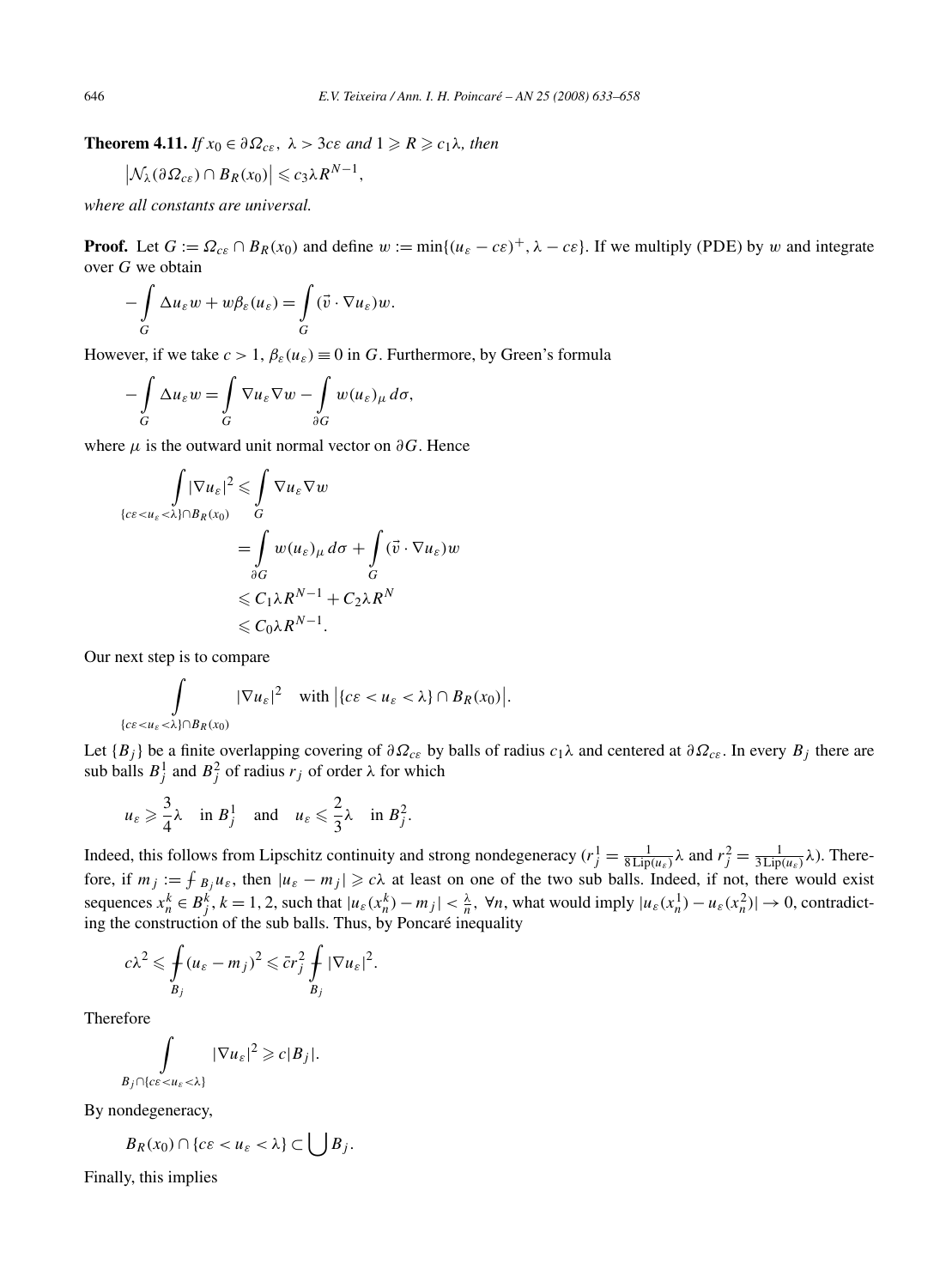$$
\int_{B_{4R}(x_0)\cap\{c\varepsilon  

$$
\geq \frac{1}{m} \sum_{B_j\cap\{c\varepsilon  

$$
\geq \frac{c}{m} \sum |B_j|
$$
  

$$
\geq c |B_R(x_0) \cap \{c\varepsilon < u_{\varepsilon}<\lambda\}|.
$$
$$
$$

We have proven, so far,

 $\left| \{ c \varepsilon < u_{\varepsilon} < \lambda \} \cap B_R(x_0) \right| \leqslant c_3 \lambda R^{N-1}.$ 

Now, making use of Corollary 4.9 we obtain

$$
\left|\mathcal{N}_{\lambda}(\partial\Omega_{ce})\cap B_{R}(x_0)\right|\leqslant c\left|\mathcal{N}_{\lambda}(\partial\Omega_{ce})\cap B_{R}(x_0)\cap \Omega_{ce}\right|+C\delta R^{N-1}.
$$

By Lipschitz regularity, for some universal large constant *A*,

 $\mathcal{N}_{\lambda}(\partial \Omega_{c\epsilon}) \cap B_R(x_0) \cap \Omega_{c\epsilon} \subset \{c \epsilon u_{\epsilon} < A\lambda\} \cap B_R(x_0).$ 

This finishes the prove of the theorem.  $\Box$ 

## **5.** Letting  $\varepsilon \to 0$

In this section we shall study the free boundary problem (2.2) by letting  $\varepsilon \to 0$ . The strategy to be used is based on the following observation. If we let  $\varepsilon \to 0$ , then, up to a subsequence, we may assume

- 1.  $u_{\varepsilon} \rightharpoonup u_0$  in  $H^1_{\varphi}(\Omega)$ . 2.  $u_{\varepsilon} \rightarrow u_0$  uniformly over compacts. 3.  $\nabla u_{\varepsilon} \to \nabla u_0$  locally uniformly in  $\{x \in \Omega \mid u_0(x) > 0\}.$ 4.  $\sigma_{\varepsilon} \rightharpoonup \sigma$  in  $\tilde{L}^2(\Omega)$ .
- 5.  $F_{\varepsilon} \to F$  in  $L^2(\Omega)$ .

The function *u*<sub>0</sub> is our natural candidate to solve problem (2.2). We shall denote  $\Omega_0 := \{x \in \Omega \mid u_0(x) > 0\}$  and  $F(u_0) := \partial \Omega_0 \cap \Omega$ .

**Theorem 5.1** *(Properties of u<sub>0</sub>). If*  $\Omega_0 := \{x \in \Omega \mid u_0(x) > 0\}$ *, then* 

1. *u*<sup>0</sup> *is locally Lipschitz in Ω and*

 $\Delta u_0 - \vec{v} \cdot \nabla u_0 = 0$  *in*  $\Omega_0$ *.* 

2. *u*<sub>0</sub> *is nondegenerated away from*  $\partial \Omega_0 \cap \tilde{\Omega}$  *for any*  $\tilde{\Omega} \in \Omega$ . That is, there exists a constant  $c = c(\tilde{\Omega}, N, ||\vec{v}||_{\infty})$ *such that for any*  $B_{\rho}(x) \subset \overline{\Omega}$  *centered at the free boundary*  $\partial \Omega_0$ *,* 

$$
\sup_{B_{\rho}(x)} u_0 \geqslant c\rho.
$$

3. *Ω*<sup>0</sup> *is the limit in the Hausdorff distance of Ωcε* = {*uε > cε*}*. That is, given δ >* 0*, for ε small enough,*

 $\tilde{\Omega} \cap \Omega_{c\epsilon} \subset \mathcal{N}_{\delta}(\Omega_0) \cap \tilde{\Omega},$  $\tilde{\Omega} \cap \Omega_0 \subset \mathcal{N}_{\delta}(\Omega_{cs}) \cap \tilde{\Omega}.$ 

 $4. \ |\mathcal{N}_{\delta}(\partial \Omega_0) \cap B_R| \leq c \delta R^{N-1}$ , for every  $\delta > 0$ . In particular

$$
\mathcal{H}^{n-1}(\partial\Omega_0\cap B_R)\leqslant CR^{N-1}.
$$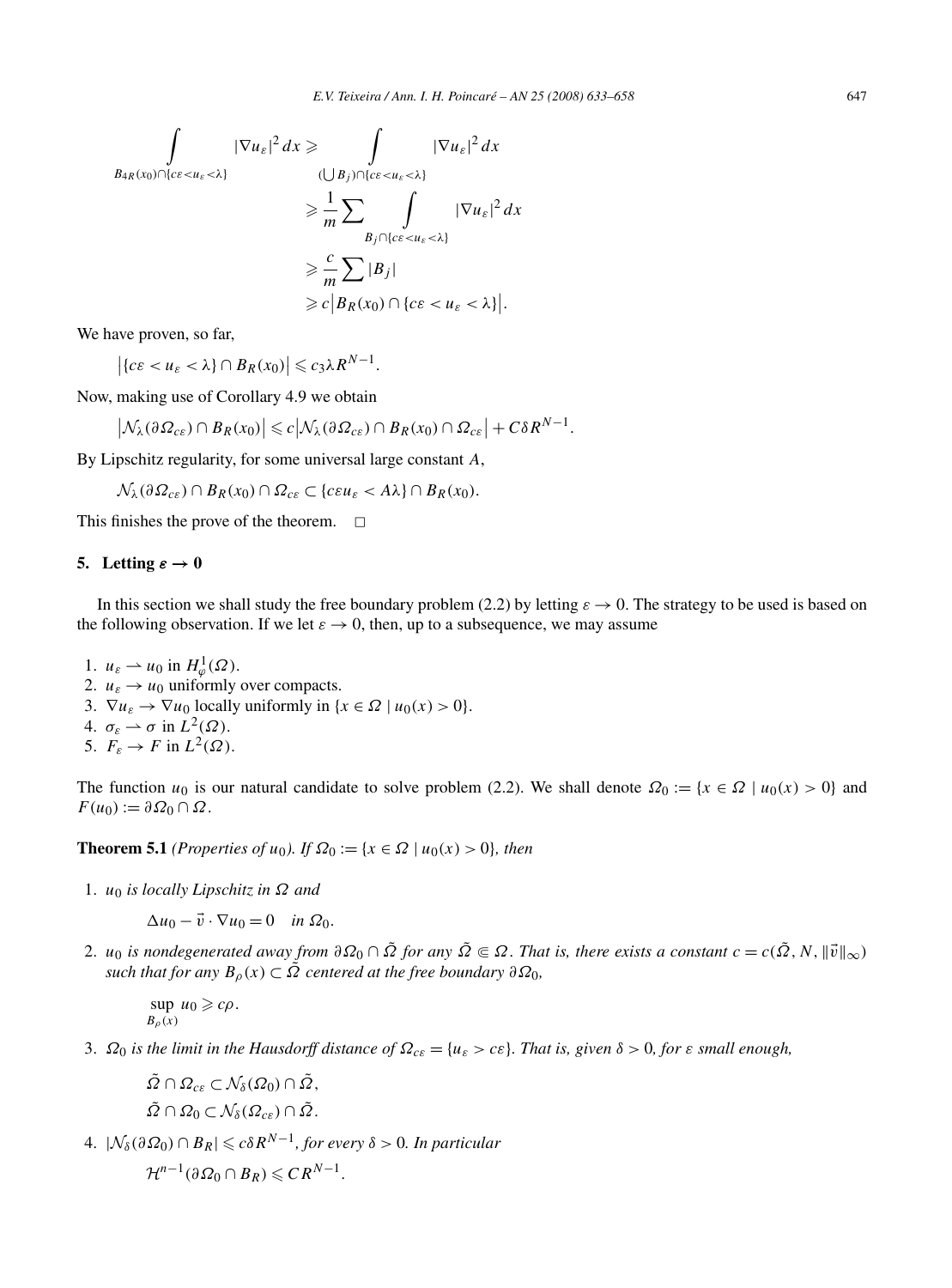5. *There exists a universal constant C depending*

$$
C^{-1} dist(x_0, \{u_0 = 0\}) \leq u_0(x) \leq C dist(x_0, \{u_0 = 0\}).
$$

6. *There exist a constant*  $\mu = \mu(\tilde{\Omega})$  *such that for*  $x_0 \in F(u_0) \cap \tilde{\Omega}$ ,

$$
\frac{|B_{\rho}(x_0) \cap \Omega_0|}{|B_{\rho}(x_0)|} \geq \mu.
$$

**Proof.** The fact that  $u_0$  is locally Lipschitz in  $\Omega$  follows from uniform Lipschitz continuity of  $u_{\varepsilon}$ . Furthermore, in  $\Omega_0$ ,  $u_\varepsilon$  converges locally to  $u_0$ , say, in the  $C^{1,1}$  topology. Thus, one can carry the limit over the equation (PDE) and conclude

$$
\Delta u_0 - \vec{v} \cdot \nabla u_0 = 0 \quad \text{in } \Omega_0.
$$

We have justified item (1).

Let us turn our attention to strong nondegeneracy. Let  $x_0 \in \tilde{\Omega}_0 \subseteq \tilde{\Omega}_1 \subseteq \Omega_0$ . We know there exists a sequence of points  $x_{\varepsilon} \to x_0$ , as  $\varepsilon \to 0$ , with  $x_{\varepsilon} \in \Omega_{\varepsilon \varepsilon} \cap \Omega_1$ . By Theorem 4.8, the fact that  $u_{\varepsilon}(x_{\varepsilon}) > \varepsilon \varepsilon$  implies, for any  $\rho > 0$ , there exists a  $y_{\varepsilon}^{\rho} \in \partial B_{\rho/4}(x_{\varepsilon})$ , so that

$$
u_\varepsilon(y^{\varrho}_\varepsilon)\geq c\varrho.
$$

Now, for  $\varepsilon$  small,  $B_{\varrho/4}(x_{\varepsilon}) \subset B_{\varrho}(x_0)$ , and, up to a subsequence,  $y_{\varepsilon}^{\varrho}$  converges to some  $y^{\varrho} \in B_{\varrho}(x_0)$  as  $\varepsilon \to 0$ . Finally, since  $u_{\varepsilon}$  converges uniformly to  $u_0$ , there holds

$$
c\varrho \leq u_{\varepsilon}(y_{\varepsilon}^{\varrho}) \longrightarrow u_0(y^{\varrho}) \leq \sup_{B_{\varrho}(x_0)} u_0.
$$

Let us prove item (3). Suppose the first inclusion is not true. Therefore, there would exist a sequence of points  $x_{\varepsilon}$  and a positive real number  $\alpha > 0$ , satisfying

- 1. dist $(x_{\varepsilon}, \Omega_0) \ge \alpha > 0$ .
- 2.  $x_{\varepsilon} \in \Omega_{\varepsilon\varepsilon} \cap \Omega$ .
- 3.  $x_{\varepsilon}$  converges to some  $x_0$  that is  $\alpha$  away from  $\Omega_0$ .

Item (3) means,  $u_0(x_0) = 0$ , while  $u_\varepsilon(x_\varepsilon) \geq c\varepsilon$ . By Theorem 4.8, there exists points  $y_\varepsilon \in B_{\frac{\alpha}{8}}(x_\varepsilon)$  so that

$$
u_{\varepsilon}(y_{\varepsilon})\geqslant c\frac{\alpha}{8}.
$$

But, again, for  $|x_{\varepsilon} - x_0| < \frac{\alpha}{8}$ , we have  $B_{\alpha/8}(x_{\varepsilon}) \subset B_{\alpha/2}(x_0)$ . Finally, up to a subsequence,  $y_{\varepsilon} \to y_0 \in B_{\alpha}(x_0)$ , and, since  $u_{\varepsilon}(y_{\varepsilon}) \to u_0(y_0)$ , we would conclude  $0 > c\alpha$ . By a similar argument, we conclude the second inequality. Indeed, suppose the inclusion does not hold. It means, there exists a sequence  $x_{\varepsilon} \in \Omega_0 \cap \overline{\Omega}$  such that dist $(x_{\varepsilon}, \Omega_{\varepsilon \varepsilon} \cap \overline{\Omega}) \geq \alpha$ , for some fixed  $\alpha > 0$ . In particular,  $u_{\varepsilon}(x) \leq c\varepsilon$  for any  $x \in B_{\alpha/2}(x_{\varepsilon})$ . Assume  $x_{\varepsilon} \to x_0$ ; then, for  $|x_{\varepsilon} - x_0| \leq \frac{\alpha}{8}$ , we have  $B_{\alpha/8}(x_0) \subset B_{\alpha/2}(x_k)$  and thus,  $B_{\alpha/8}(x_0) \subset \overline{\Omega} \setminus \Omega_0$ .

Item (4) follows from item (3) together with Theorem 4.11. Item (5) follows immediately from Corollary 4.7. Finally, item (6) follows as Corollary 4.9.  $\Box$ 

We can also prove the following finer convergence result, which will be employed in the proof of the free boundary condition. This is the content of the next lemma.

**Lemma 5.2.** *Let*  $\tilde{\Omega} \subseteq \Omega$ *. Then*  $u_{\varepsilon} \to u_0$  *in*  $H^1(\tilde{\Omega})$ *.* 

**Proof.** Let us fix  $\tilde{\Omega} \in \Omega$ . We may assume  $\tilde{\Omega}$  is smooth. We already know  $u_{\varepsilon} \to u_0$  in  $H^1(\tilde{\Omega})$ . Thus is it sufficient to show, by uniform convexity of  $H<sup>1</sup>$ , that

$$
\limsup_{\varepsilon \to 0} \int\limits_{\tilde{\Omega}} |\nabla u_{\varepsilon}|^2 dx \leqslant \int\limits_{\tilde{\Omega}} |\nabla u_0|^2 dx.
$$
\n(5.1)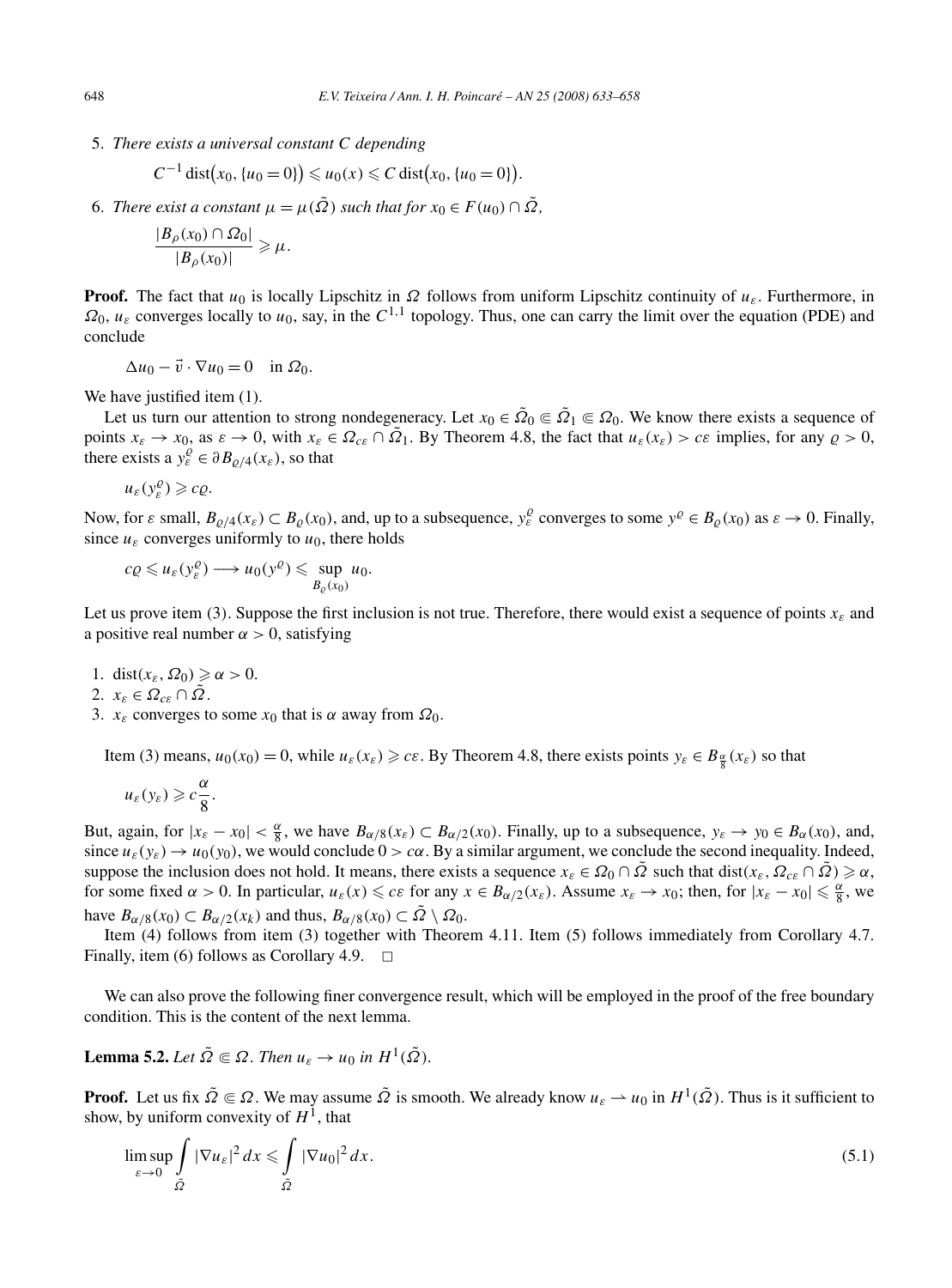To this end, let us multiply (PDE) by  $u_{\varepsilon}$  and integrate over  $\tilde{\Omega}$ . By doing that, we find

$$
0 \geqslant -\int\limits_{\tilde{\Omega}}\beta_{\varepsilon}(u_{\varepsilon})u_{\varepsilon} = \int\limits_{\tilde{\Omega}}|\nabla u_{\varepsilon}|^{2} + (\vec{v}\cdot\nabla u_{\varepsilon})u_{\varepsilon} - \int\limits_{\partial\tilde{\Omega}}u_{\varepsilon}(u_{\varepsilon})_{\mu}\,d\sigma.
$$

Hence

$$
\int\limits_{\tilde{\Omega}} |\nabla u_{\varepsilon}|^2 \leq \int\limits_{\partial \tilde{\Omega}} u_{\varepsilon}(u_{\varepsilon})_{\mu} d\sigma - \int\limits_{\tilde{\Omega}} (\vec{v} \cdot \nabla u_{\varepsilon}) u_{\varepsilon}.
$$

Notice, however,

$$
\int\limits_{\partial \tilde{\Omega}} u_{\varepsilon}(u_{\varepsilon})_{\mu} d\sigma - \int\limits_{\tilde{\Omega}} (\vec{v} \cdot \nabla u_{\varepsilon}) u_{\varepsilon} \to \int\limits_{\partial \tilde{\Omega} \cap \{u_0 > 0\}} u_0(u_0)_{\mu} d\sigma - \int\limits_{\tilde{\Omega} \cap \{u_0 > 0\}} (\vec{v} \cdot \nabla u_0) u_0,
$$

since  $\nabla u_{\varepsilon} \to \nabla u_0$  locally uniformly in  $\{u_0 > 0\}$ . Now, for any  $\delta > 0$ , we have, since  $\Delta u_0 - \vec{v} \cdot \nabla u_0 = 0$  in  $\{u_0 > 0\}$ ,

$$
\int_{\tilde{\Omega}\cap\{u_0>\delta\}} |\nabla u_0|^2 = \int_{\partial[\tilde{\Omega}]\cap\{u_0>\delta\}} u_0(u_0)_{\mu} d\sigma - \int_{\tilde{\Omega}\cap\{u_0>\delta\}} (\vec{v} \cdot \nabla u_0) u_0.
$$
  
ang  $\delta \to 0$  we conclude (5.1).  $\square$ 

Letting

Our next step is to obtain a variational characterization for the limiting function  $u_0$ . As we have anticipated, this information shall yield uniform density of  $\Omega_0$  and  $\Omega_0^c$  and thus the Hausdorff measure totality of the reduced free boundary.

**Definition 5.3.** Let  $\mu := F dx$ , where *F* is the  $L^2$  limit of  $F_s$ . For each ball  $B \subseteq \Omega$ , we consider the functional

$$
E_0(B,\xi) := \int\limits_B \left\{ \frac{1}{2} |\nabla \xi|^2 + \sigma(x)\xi + \chi_{\{\xi > 0\}} \right\} d\mu,
$$
\n(5.2)

where  $\sigma$  is the weak limit of  $\sigma_{\varepsilon}$  in  $L^2$ .

**Theorem 5.4** *(Variational Characterization of*  $u_0$ *). The function*  $u_0$  *is a local minimizer of*  $E_0$  *over*  $H^1$ *, i.e., for any*  $\xi \in H_{\text{loc}}^1$  *with*  $\xi = u_0$  *on*  $\partial B$ *, for some ball*  $B \subseteq \Omega$ *, there holds*  $E_0(B, \xi) \geqslant E_0(B, u_0)$ *.* 

**Proof.** Suppose by contraction there is a ball  $B_r \\\in \Omega$  and a function  $\xi \\in H^1$  with  $\xi \\equiv u_0$  on  $\partial B_r$  and

$$
E_0(B_r,\xi)\leqslant E_0(B_r,u_0)-\delta,
$$

for some  $\delta > 0$ . Fix  $h > 0$  and define

$$
\xi_{\varepsilon}^{h} := \begin{cases} u_0 + \frac{|x| - r}{h} (u_{\varepsilon} - u_0) & \text{in } B_{r+h} \setminus B_r, \\ \xi & \text{in } B_r. \end{cases}
$$

In  $B_{r+h} \setminus B_r$ , we have  $\nabla \xi_{\varepsilon}^h = \nabla u_0 + \frac{|x| - r}{h} (\nabla u_{\varepsilon} - \nabla u_0) + \frac{(u_{\varepsilon} - u_0)x}{|x|h}$ . Therefore,

$$
|\nabla \xi_{\varepsilon}^h|^2 \leqslant C + 2\frac{|u_{\varepsilon}-u_0|^2}{h^2} \quad \text{in } B_{r+h} \setminus B_r.
$$

Thus,

$$
\begin{split} \varXi_{h}^{\varepsilon} &:= \int\limits_{B_{r+h}\setminus B_r} \left\{ \frac{|\nabla \xi_{\varepsilon}^{h}|^2}{2} + \sigma_{\varepsilon} \cdot \xi_{\varepsilon}^{h} + B_{\varepsilon}(\xi_{\varepsilon}^{h}) \right\} F_{\varepsilon} \, dx \\ &\leqslant C \mu(B_{r+h}\setminus B_r) + \frac{1}{h^2} \int\limits_{B_{r+h}\setminus B_r} |u_{\varepsilon} - u_0|^2 \, d\mu_{\varepsilon} + o(1) \\ &\leqslant Cr^{N-1}h + o(1). \end{split}
$$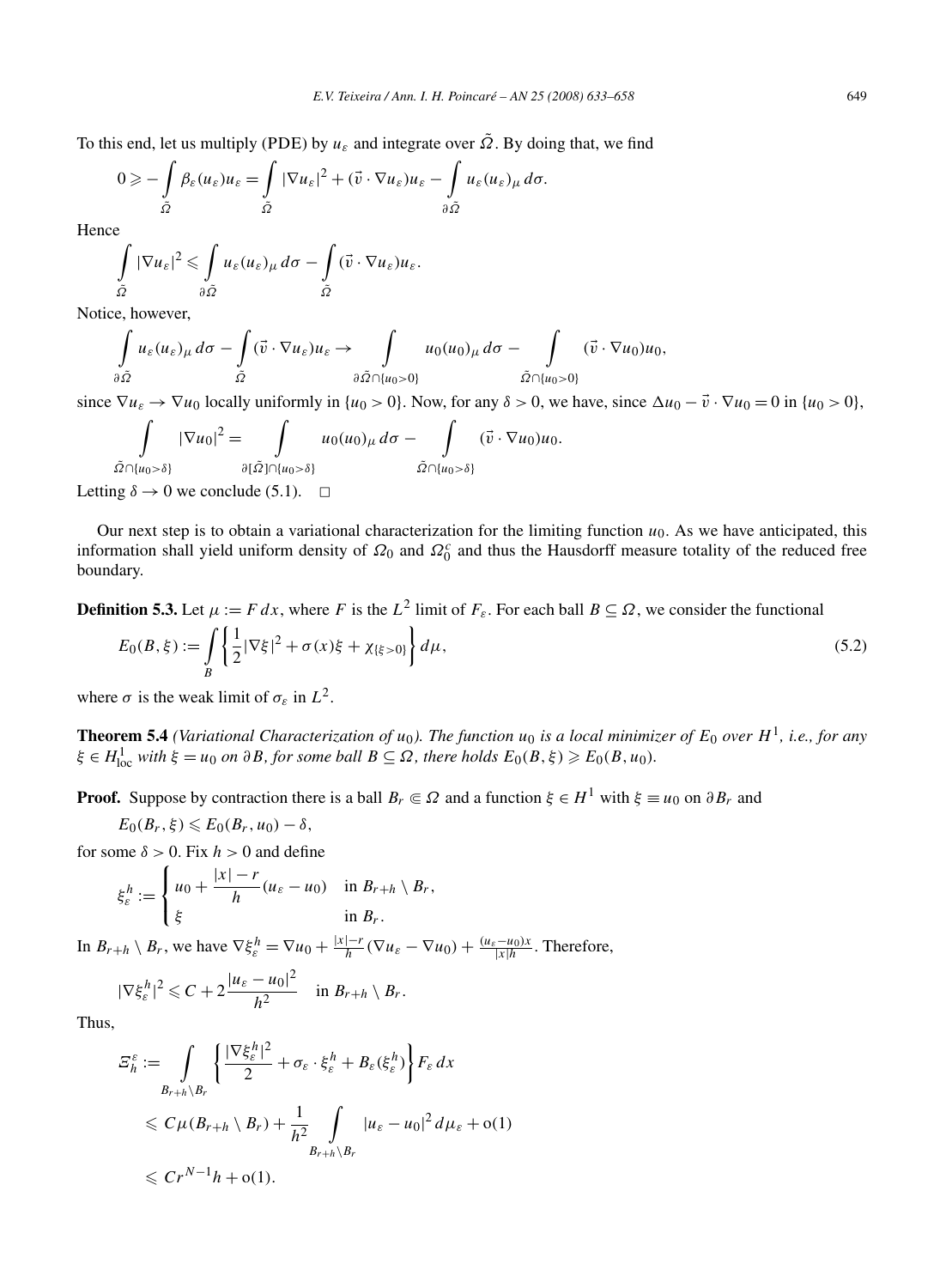Now we can estimate

$$
E^{\varepsilon}(B_{r+h}, \xi_{\varepsilon}^{h}) := \int\limits_{B_{r+h}} \left\{ \frac{|\nabla \xi_{\varepsilon}^{h}|^2}{2} + \sigma_{\varepsilon} \cdot \xi_{\varepsilon}^{h} + B_{\varepsilon}(\xi_{\varepsilon}^{h}) \right\} F_{\varepsilon} dx
$$
  

$$
= \mathcal{E}_{h}^{\varepsilon} + \int\limits_{B_{r}} \left\{ \frac{|\nabla \xi|^{2}}{2} + \sigma \cdot \xi + B_{\varepsilon}(\xi) \right\} F dx + o(1)
$$
  

$$
\leq C r^{N-1} h + o(1) + E_{0}(B_{r}, \xi),
$$

since  $B_{\varepsilon}(\xi) \leq \chi_{\{\xi>0\}}$ . Thus

$$
\limsup_{\varepsilon \to 0} E^{\varepsilon} (B_{r+h}, \xi_{\varepsilon}^h) \leqslant E_0(B_r, \xi) + Cr^{N-1}h. \tag{5.3}
$$

On the other hand,

$$
E^{\varepsilon}(B_{r+h}, \xi_{\varepsilon}^{h}) = E^{\varepsilon}(B_{r}, \xi) + \omega_{1}(\varepsilon) + \omega_{2}(h) \ge E^{\varepsilon}(B_{r}, u_{\varepsilon}) + \omega_{1}(\varepsilon) + \omega_{2}(h),
$$
\n(5.4)

where  $\omega_1$  and  $\omega_2$  are modulus of continuity. Furthermore, since,  $u_{\varepsilon} \to u_0$  almost everywhere, we have

$$
\mu\big(\{u_0>0\}\cap B_r\big)\leqslant \liminf_{\varepsilon\to 0}\mu\big(\{u_{\varepsilon}>0\}\cap B_r\big).
$$

Moreover,

$$
\int\limits_{B_r} B_{\varepsilon}(u_{\varepsilon}) F_{\varepsilon} dx \leq \mu_{\varepsilon} (\{u_{\varepsilon} > 0\} \cap B_r) = \mu (\{u_{\varepsilon} > 0\} \cap B_r) + o(1).
$$

We then conclude,

$$
E_0(B_r, u_0) \leqslant \liminf_{\varepsilon \to 0} E^{\varepsilon}(B_r, u_{\varepsilon}).
$$
\n
$$
(5.5)
$$

Combining inequalities (5.3), (5.4) and (5.5), we obtain

$$
E_0(B_r, u_0) \leqslant E_0(B_r, \xi) + \omega(h),
$$

for some modulus of continuity  $\omega$ . This finally implies the theorem.  $\Box$ 

The next theorem provides the last geometric measure property we shall need. It gives a uniform density of the zero phase of the solution  $u_0$  along the free boundary points  $x_0 \in \partial \{u_0 > 0\}$ . It is worthwhile to notice that by nondegeneracy and Lipschitz continuity, we already know  $|\Omega_0 \cap B_r(x_0)| \sim r^N$ , for any ball  $B_r(x_0)$  centered at a generic free boundary point.

**Theorem 5.5.** *Let*  $\tilde{\Omega} \subseteq \Omega$  *and*  $x_0 \in \partial \Omega_0 \cap \tilde{\Omega}$ *. Then there exists a constant*  $c = c(\tilde{\Omega}, N, ||\vec{v}||_{\infty})$  *such that* 

$$
\left|\varOmega_0^C\cap B_r(x_0)\right|\geqslant cr^N
$$

 $for r \leq \text{dist}(\Omega_0, \partial \Omega)$  *small enough.* 

**Proof.** Consider the auxiliary function *h* given by

$$
\begin{cases} \Delta h = 0 & \text{in } B_r(x_0), \\ h = u_0 & \text{on } \partial B_r(x_0). \end{cases}
$$

By the Variational Characterization of  $u_0$  established in Theorem 5.4, we have

$$
\int_{B_r(x_0)}\left\{\frac{|\nabla u_0|^2}{2}+\sigma u_0+\chi_{\{u_0>0\}}\right\}d\mu\leq \int_{B_r(x_0)}\left\{\frac{|\nabla h|^2}{2}+\sigma h\right\}d\mu+\mu\big(B_r(x_0)\big).
$$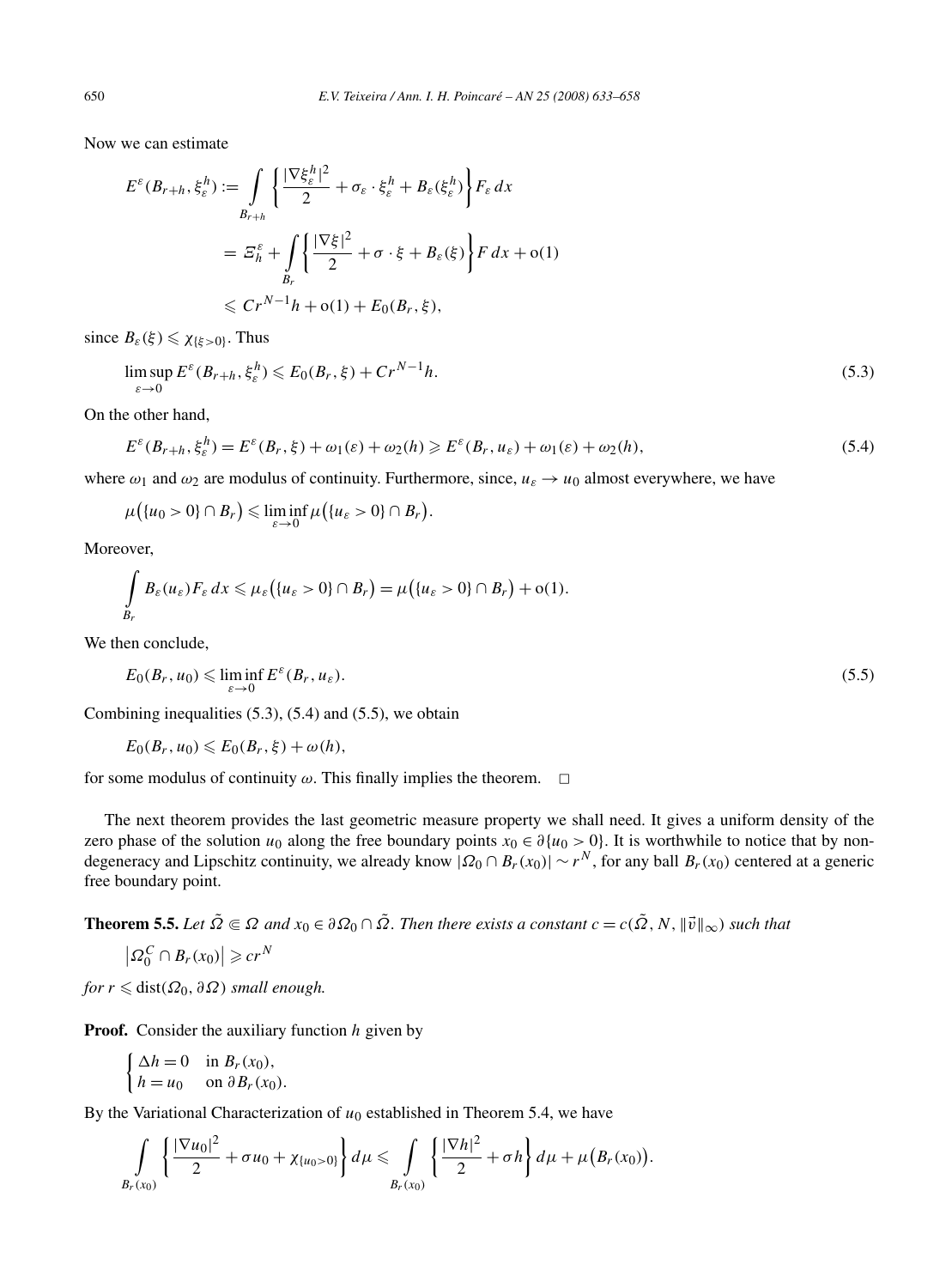From the above inequality we derive

$$
\frac{1}{2} \int\limits_{B_r(x_0)} \left\{ |\nabla u_0|^2 - |\nabla h|^2 \right\} d\mu \leq \mu \left( \{ u = 0 \} \cap B_r(x_0) \right) - \int\limits_{B_r(x_0)} \sigma(u_0 - h) d\mu. \tag{5.6}
$$

We also have, by Poincaré inequality for balls,

$$
\int_{B_r(x_0)} {\{|\nabla u_0|^2 - |\nabla h|^2\} d\mu \geq c \int_{B_r(x_0)} |\nabla (u_0 - h)|^2 dx \geq \frac{c}{r^2} \int_{B_r(x_0)} (u_0 - h)^2 dx. \tag{5.7}
$$

Furthermore, since  $u_0(x)$ ,  $h(x) \leq Cr$  in  $B_r(x_0)$ , we have

$$
\left| \int\limits_{B_r(x_0)} \sigma(u_0 - h) d\mu \right| \leqslant C \int\limits_{B_r(x_0)} |u_0 - h| dx \leqslant Cr^{N+1}.
$$
\n
$$
(5.8)
$$

We also have, by nondegeneracy and Lipschitz continuity, there exists a universal  $0 < \kappa < 1$  and a point  $y \in B_r(x_0)$ so that  $B_{\kappa r}(y) \subset B_r(x_0)$  and there holds

$$
u > cr \quad \text{in } B_{\kappa r}(y).
$$

In this way, we obtain

$$
h(x_0) = \int\limits_{\partial B_r(x_0)} u_0 \geqslant cr,
$$

and thus, by Harnack inequality,

$$
h(x) \geqslant cr \quad \text{in } B_{r/2}(x_0). \tag{5.9}
$$

Finally, by Lipschitz regularity,

$$
u_0(x) \leq c\delta r \quad \text{in } B_{\delta r}(x_0). \tag{5.10}
$$

From (5.9) and (5.10) we conclude

$$
h - u_0 \geqslant cr \quad \text{in } B_{\delta r}(x_0), \tag{5.11}
$$

for a uniform  $\delta$  small enough. Combining (5.6)–(5.8) and (5.11) we obtain

$$
\left| \{ u = 0 \} \cap B_r(x_0) \right| \geqslant c \mu \left( \{ u = 0 \} \cap B_r(x_0) \right)
$$
  
\n
$$
\geqslant \frac{c}{r^2} \int\limits_{B_r(x_0)} (u_0 - h)^2 dx - Cr^{N+1}
$$
  
\n
$$
\geqslant cr^N - Cr^{N+1}
$$
  
\n
$$
\geqslant cr^N,
$$

if *r* is small enough.  $\Box$ 

This is the final ingredient we needed to state

**Theorem 5.6.** *Let*  $F(u_0)$  *denote the free boundary*  $\partial\{u_0 > 0\}$ *. Then there holds:* 

1. *The N* − 1 *Hausdorff measure of F(u*0*) is finite. Moreover, there exists positive constants c and C, such that, for any ball*  $B(x, r)$  *centered at*  $F(u_0)$ *, there holds* 

$$
cr^{N-1}\leqslant \mathcal{H}^{N-1}\bigl(F(u_0)\cap B(x,r)\bigr)\leqslant Cr^{N-1}.
$$

2. 
$$
\mathcal{H}^{N-1}(F(u_0) \setminus F(u_0)_{\text{red}}) = 0.
$$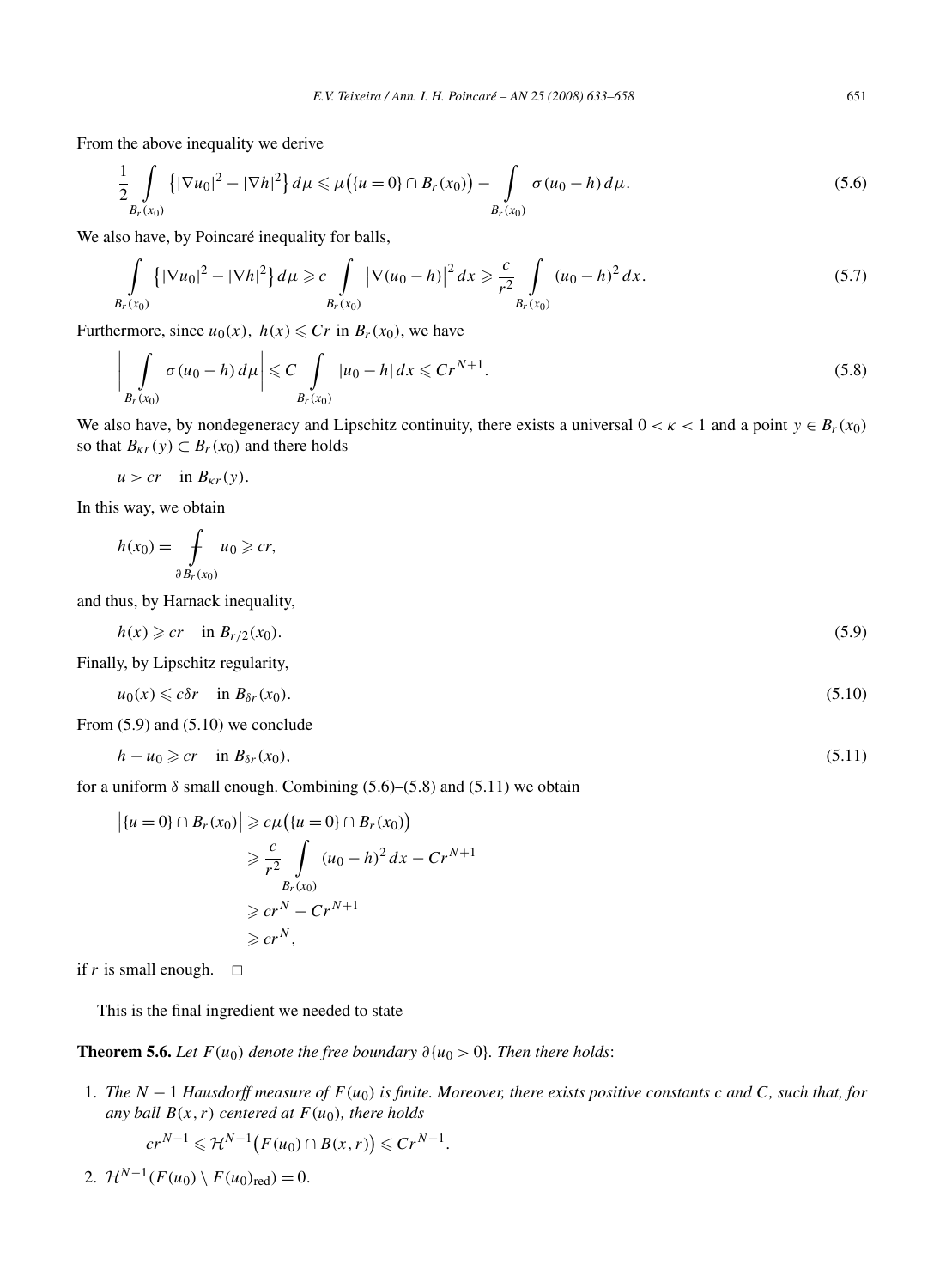3. *There is a Borel function*  $q_{u_0}$  *such that* 

$$
\Delta u_0 - \vec{v} \cdot \nabla u_0 = q_{u_0} \mathcal{H}^{N-1} \lfloor F(u_0),
$$

*in the sense that, for any*  $\zeta \in C_0^{\infty}(\Omega)$ *,* 

$$
-\int_{\Omega} \langle \nabla u_0, \nabla \zeta + \zeta \vec{v} \rangle dx = \int_{\Omega \cap F(u_0)} \zeta q_{u_0} d\mathcal{H}^{N-1}.
$$

*Furthermore, there exists positive constants c and C, such that,*

$$
c\leqslant q_{u_0}\leqslant C.
$$

**Proof.** Item (1) follows from Theorem 5.1 and isoperimetric inequality. Item (2) follows from a standard argument in Geometric Measure Theory. Item (3) is a representation of  $\Delta u_0 - \vec{v} \cdot \nabla u_0$  as a measure supported in  $F(u_0)$ . This is derived as in [1], Theorem 4.5.  $\Box$ 

## **6. Free boundary condition**

At this point we have found a local minimizer of the functional

$$
E_0(\xi) := \int_{\Omega} \left\{ \frac{1}{2} |\nabla \xi|^2 + \sigma(x) \xi + \chi_{\{\xi > 0\}} \right\} d\mu.
$$

Such a minimizer is locally Lipschitz in *Ω* and nondegenerated in its set of positively  $Ω_0$ . We also know  $u_0$  satisfies

 $\Delta u_0 - \vec{v} \cdot \nabla u_0 = 0$  in  $\Omega_0 := \{u_0 > 0\}.$ 

Furthermore, Theorem 5.6 assures that the reduced free boundary  $F(u_0)_{\text{red}}$  has total measure. The advantage of dealing with  $F(u_0)_{\text{red}}$  rather than the whole free boundary  $F(u_0)$  is that, the former encloses all the important geometric measure properties needed to give sense most of the classical computations. Our next step, therefore, is to study the behavior of  $\nabla u_0$  on  $F(u_0)_{\text{red}}$ . This is the contents of the next theorem.

**Theorem 6.1** (*Free boundary condition*). Let  $B = B_r(x_0)$  *be a ball centered at the free boundary*  $\partial \{u > 0\}$ . Then for  $any$  *field*  $\vec{\Psi} \in H_0^1(B,\mathbb{R}^N)$  *there holds* 

$$
\lim_{\delta \to 0} \int\limits_{B \cap \{u_0 = \delta\}} \left[ |\nabla u_0|^2 - 2 \right] \vec{\Psi} \cdot \nu \, dS = 0, \tag{6.1}
$$

*where v* denotes the outward normal vector on  $\{u = \delta\}$  and  $\delta$  *is a sequence of regular values approaching* 0*.* 

**Proof.** Let  $B_r(x_0)$  be a ball centered at the free boundary *F* and denote by  $G = B_r(x_0) \cap \{u_0 > 0\}$ . Let us denote  $u = u_{\varepsilon}$  and  $\psi \in C_0^{\infty}(B_r)$  be arbitrary. If we multiply equation (PDE)

$$
\Delta u - \vec{v} \cdot \nabla u = \beta_{\varepsilon}(u)
$$

by  $\psi u_i$  and afterward integrate it over  $B_r$  we obtain

$$
0 = \int_{B_r} \nabla u \nabla (\psi u_j) + (\vec{v} \cdot \nabla u) \psi u_j + \beta_{\varepsilon}(u) \psi u_j dx.
$$
 (6.2)

On the other hand, using integration by parts,

$$
\int_{B_r} \beta_{\varepsilon}(u)\psi u_j dx = -\int_{B_r} B_{\varepsilon}(u)\psi_j dx,
$$
\n(6.3)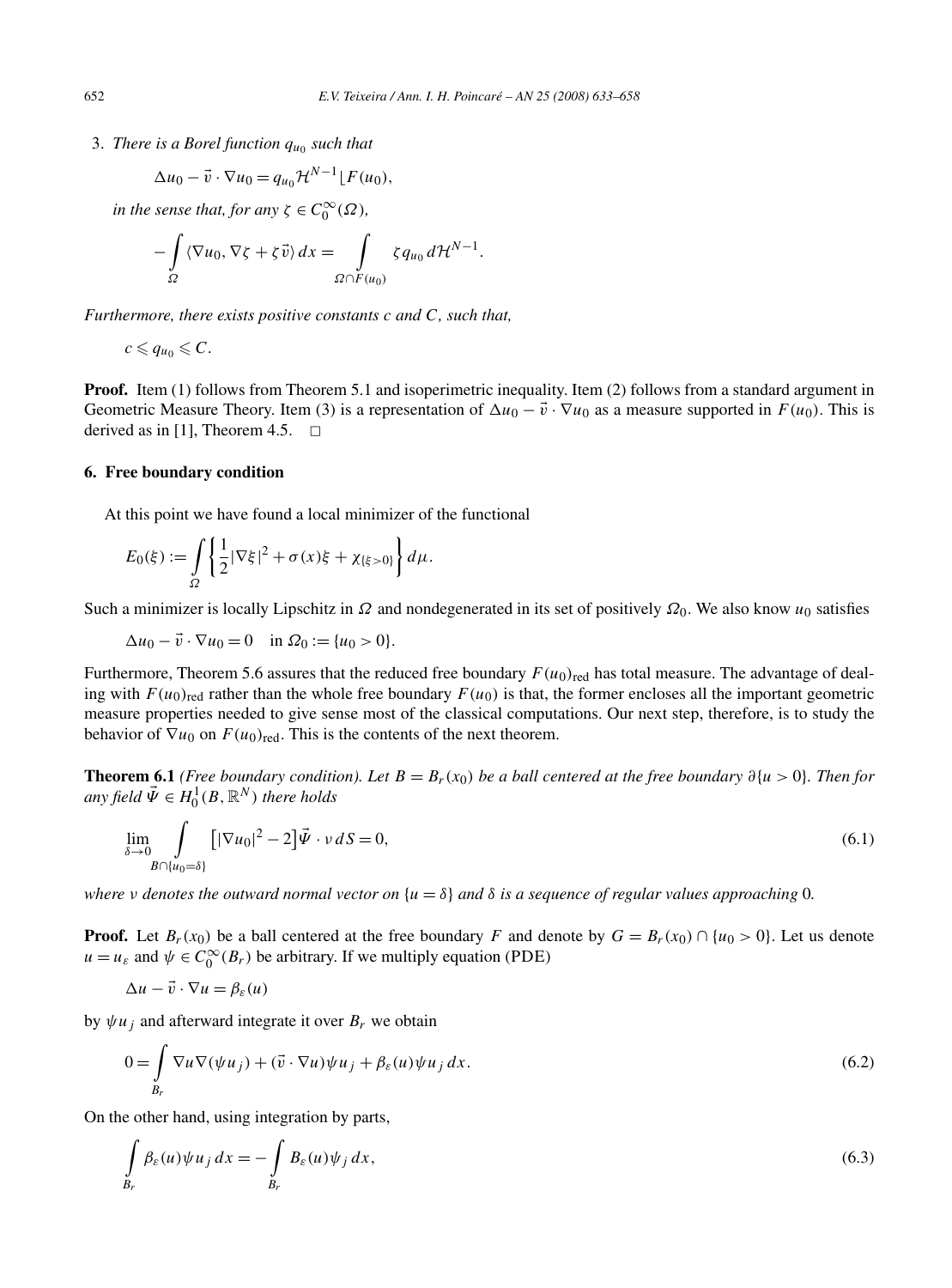and

$$
\int_{B_r} |\nabla u|^2 \psi_j dx = -\int_{B_r} \partial_j \left( |\nabla u|^2 \right) \psi dx.
$$
\n(6.4)

Combining  $(6.2)$ ,  $(6.3)$  and  $(6.4)$ , we end up with

$$
\int_{B_r} B_{\varepsilon}(u_{\varepsilon}) \psi_j \, dx = \int_{B_r} -\frac{1}{2} |\nabla u_{\varepsilon}|^2 \psi_j + (\nabla u_{\varepsilon} \cdot \nabla \psi)(u_{\varepsilon})_j + (\vec{v} \cdot \nabla u_{\varepsilon}) \psi(u_{\varepsilon})_j. \tag{6.5}
$$

By reflexivity, we may assume  $B_{\varepsilon}(u_{\varepsilon}) \to \phi$  for some function  $0 \le \phi \le 1$  in  $L^2(B_r)$ . But, since  $B_{\varepsilon}(s) = 1$  for  $s \ge \varepsilon$ we conclude  $\phi \equiv 1$  in *G*. Now, letting  $\varepsilon \to 0$  in (6.5) we find, taking into account Lemma 5.2,

$$
\int_{B_r} \phi \psi_j = \int_{B_r \cap \{u_0 > \delta\}} -\frac{1}{2} |\nabla u_0|^2 \psi_j + (\nabla u_0 \cdot \nabla \psi)(u_0)_j + (\vec{v} \cdot \nabla u_0) \psi(u_0)_j \, dx + \rho(\delta),
$$
\n(6.6)

where  $\lim_{\delta \to 0} \rho(\delta) = 0$ . Using, once more, Green's formula, taking into account that  $\Delta u_0 - \vec{v} \cdot \nabla u_0 = 0$  in  $B_r \cap \{u_0 > \delta\}$ , we find

$$
\int_{B_r \cap \{u_0 > \delta\}} \nabla u_0 \cdot \nabla \big(\psi(u_0)_j\big) + (\vec{v} \cdot \nabla u_0) \psi(u_0)_j \, dx = \int_{\{u_0 = \delta\} \cap B_r} \psi(u_0)_j \nabla u_0 \cdot \nu \, dS. \tag{6.7}
$$

However, since on the right-hand side on (6.7), we are integrating over a level set of  $u_0$ ,  $(u_0)_i = -v_i|\nabla u_0|$ , thus (6.7) can be rewritten as

$$
\int_{B_r \cap \{u_0 > \delta\}} \nabla u_0 \cdot \nabla \big(\psi(u_0)_j\big) + (\vec{v} \cdot \nabla u_0) \psi(u_0)_j \, dx = \int_{\{u_0 = \delta\} \cap B_r} \psi |\nabla u_0|^2 \nu_j \, dS. \tag{6.8}
$$

Furthermore,

$$
\int_{B_r \cap \{u_0 > \delta\}} \nabla u_0 \cdot \nabla \big(\psi(u_0)_j\big) dx = \int_{B_r \cap \{u_0 > \delta\}} \nabla u_0 \cdot \nabla \psi(u_0)_j dx + \frac{1}{2} \int_{B_r \cap \{u_0 > \delta\}} \partial_j \big(|\nabla u_0|^2\big) \psi dx.
$$
\n(6.9)

Using integration by parts again, we find,

$$
\int_{B_r \cap \{u_0 > \delta\}} \partial_j \left( |\nabla u_0|^2 \right) \psi \, dX = - \int_{B_r \cap \{u_0 > \delta\}} |\nabla u_0|^2 \psi_j \, dX + \int_{B_r \cap \{u_0 = \delta\}} |\nabla u_0|^2 \psi \, \nu_j \, dS. \tag{6.10}
$$

Combining  $(6.6)$ ,  $(6.8)$ ,  $(6.9)$  and  $(6.10)$  we finally obtain

$$
\int_{B_r} \phi \psi_j = \frac{1}{2} \int_{B_r \cap \{u_0 = \delta\}} |\nabla u_0|^2 \psi \nu_j \, dS + \rho(\delta). \tag{6.11}
$$

It follows, in particular, that if we take  $\psi$  supported in the interior of  $B_r \setminus G$ , then

$$
\int\limits_{B_r} \phi \psi_j = 0.
$$

Thus,  $\phi$  is also constant in  $B_r \setminus G$ , say  $\phi \equiv A$  in  $B_r \setminus G$ .

We claim  $\Lambda = 0$ . Indeed, let  $\Delta = B(\zeta, \varrho)$  be a ball in  $B_r \setminus G$  and denote by  $\Delta_{\sigma} := B(\zeta, \varrho + \sigma)$ . Here we assume *σ* > 0 is small enough so that  $Δ_σ$  is still contained in  $B_r \setminus G$ . Let *η* be a nonnegative  $C^{\infty}(\Omega)$  function satisfying

- $\eta \equiv 0$  in  $\Delta$ .
- $\eta \equiv 1$  in  $\Omega \setminus \Delta_{\sigma}$ .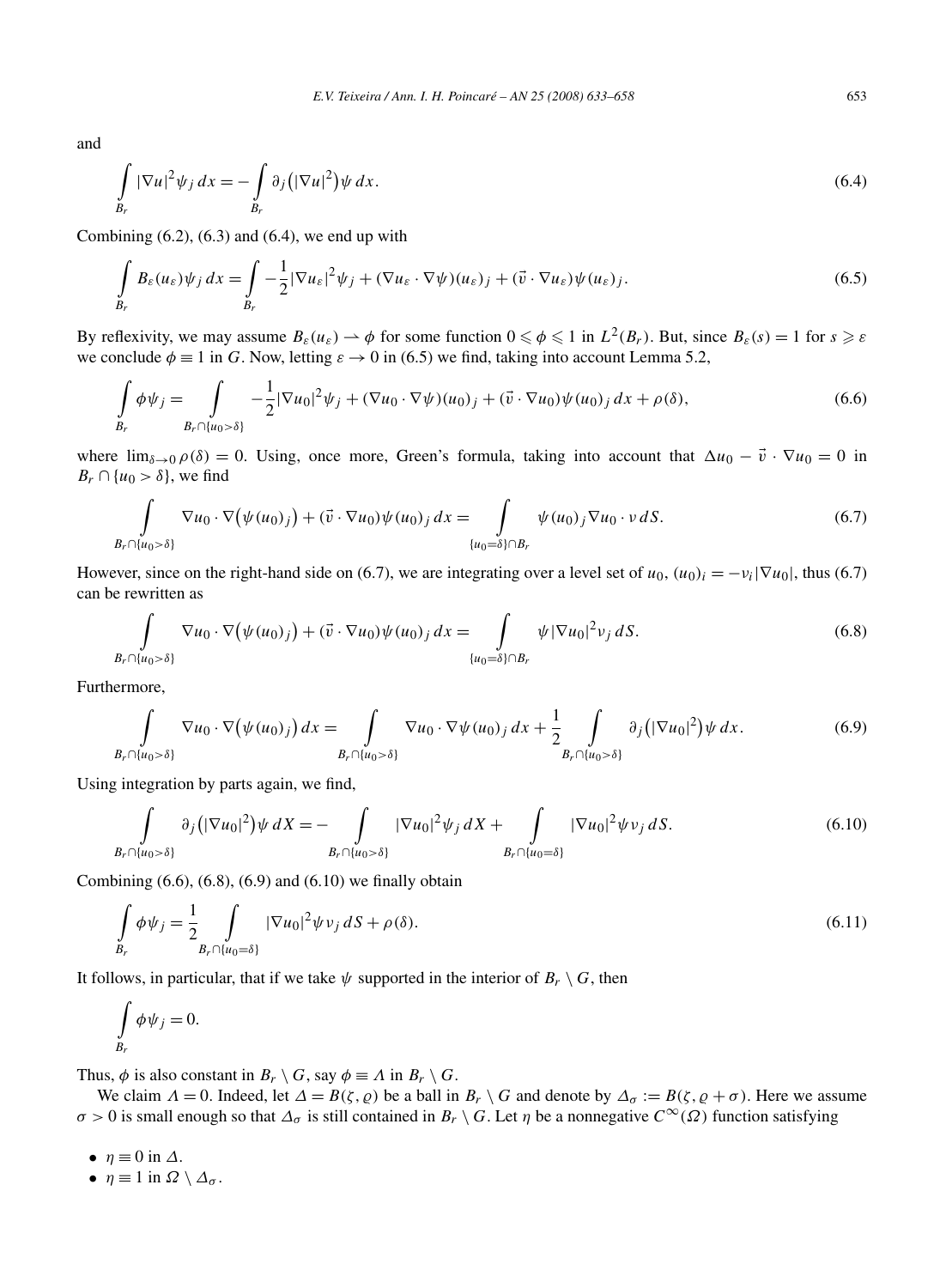The function  $\eta u_{\varepsilon}$  competes with  $u_{\varepsilon}$  in the variational problem (2.4), and therefore, by the minimization property of *uε*, we know,

$$
\mathcal{F}_{\varepsilon}(u_{\varepsilon})\leqslant \mathcal{F}_{\varepsilon}(\eta u_{\varepsilon}).
$$

Writing this down, we find,

$$
\int_{\Delta_{\sigma}} B_{\varepsilon}(u_{\varepsilon}) d\mu_{\varepsilon} \leq \int_{\Delta_{\sigma}} \left\{ \frac{1}{2} \left[ (\eta^2 - 1) |\nabla u_{\varepsilon}|^2 + |\nabla \eta|^2 u_{\varepsilon}^2 \right] + \eta u_{\varepsilon} \nabla \eta \nabla u_{\varepsilon} \right\} d\mu_{\varepsilon} + \int_{\Delta_{\sigma}} \left\{ (\eta - 1) \sigma_{\varepsilon} u_{\varepsilon} + B_{\varepsilon} (\eta u_{\varepsilon}) \right\} d\mu_{\varepsilon}
$$
\n
$$
= O(\varepsilon) + \int_{\Delta_{\sigma}} B_{\varepsilon} (\eta u_{\varepsilon}) d\mu_{\varepsilon}
$$
\n
$$
\leq O(\varepsilon) + \mu_{\varepsilon} (\Delta_{\sigma} \setminus \Delta). \tag{6.12}
$$

Letting  $\varepsilon \to 0$  in (6.12), we obtain

$$
\mu(\Delta_{\sigma})\Lambda \leq \mu(\Delta_{\sigma} \setminus \Delta),
$$

and finally, letting  $\sigma \to 0$  in the above inequality we conclude the claim.

As consequence of the claim, for any  $\psi \in C_0^{\infty}(B_r)$  we have

$$
\int_{B_r} \phi \psi_j dx = \int_{\{u_0 \ge \delta\} \cap B_r} \psi_j dx + \tilde{\rho}(\delta)
$$

$$
= \int_{\{u_0 = \delta\} \cap B_r} \psi v_j dS + \tilde{\rho}(\delta).
$$

Finally, this together with  $(6.11)$  finally implies the theorem.  $\Box$ 

Notice that, at any  $C<sup>1</sup>$  peace of the free boundary, the free boundary condition actually holds in the strong sense

$$
|\nabla u_0|^2 = 2.
$$

Free boundary condition (6.1), even in its weak sense, gives us a hint as to who  $q_0$  provided by Theorem 5.6 is. Indeed, if we come back to expression (6.6), knowing already that  $\phi = \chi_{\{u_0 > 0\}}$ , we obtain  $q_{u_0} = \sqrt{2}$  at any  $C^1$  part of the free boundary. In the next section we will obtain a characterization of  $q_{u_0}$  via a blow-up analysis.

# **7.** Blow-up analysis and  $C^{1,\alpha}$  regularity of the free boundary

Let  $\tilde{\Omega} \subseteq \Omega$  be fixed and  $B(x_k, \rho_k) \subset \tilde{\Omega}$  be a sequence of balls satisfying

(i) *xk* → *x*<sup>0</sup> ∈ *Ω*, *u*0*(xk)* = 0*,*∀*k*. (ii)  $\rho_k \rightarrow 0$ .

Inspired by the homogeneity observed in Remark 4.1 and by the optimal regularity, i.e., Lipschitz continuity, we are driven to consider the blow-up sequence

$$
u_k(x) := \frac{1}{\rho_k} u_0(x_k + \rho_k x) \quad \text{in } B(x_0, d(\rho_k^{-1} - o(1))),
$$

where  $d = \text{dist}(x_0, \partial \Omega)$ . Notice that, since  $|\nabla u_k|$  is uniformly bounded, up to a subsequence, we might assume

- $u_k \to u_\infty$  locally uniform, as  $k \to \infty$ .
- $\nabla u_k \stackrel{*}{\rightharpoonup} \nabla u_\infty$  in  $L^\infty(\mathbb{R}^N)$ , when  $k \to \infty$ .

• 
$$
u_{\infty} \geq 0
$$
.

•  $u_{\infty}$  is globally Lipschitz.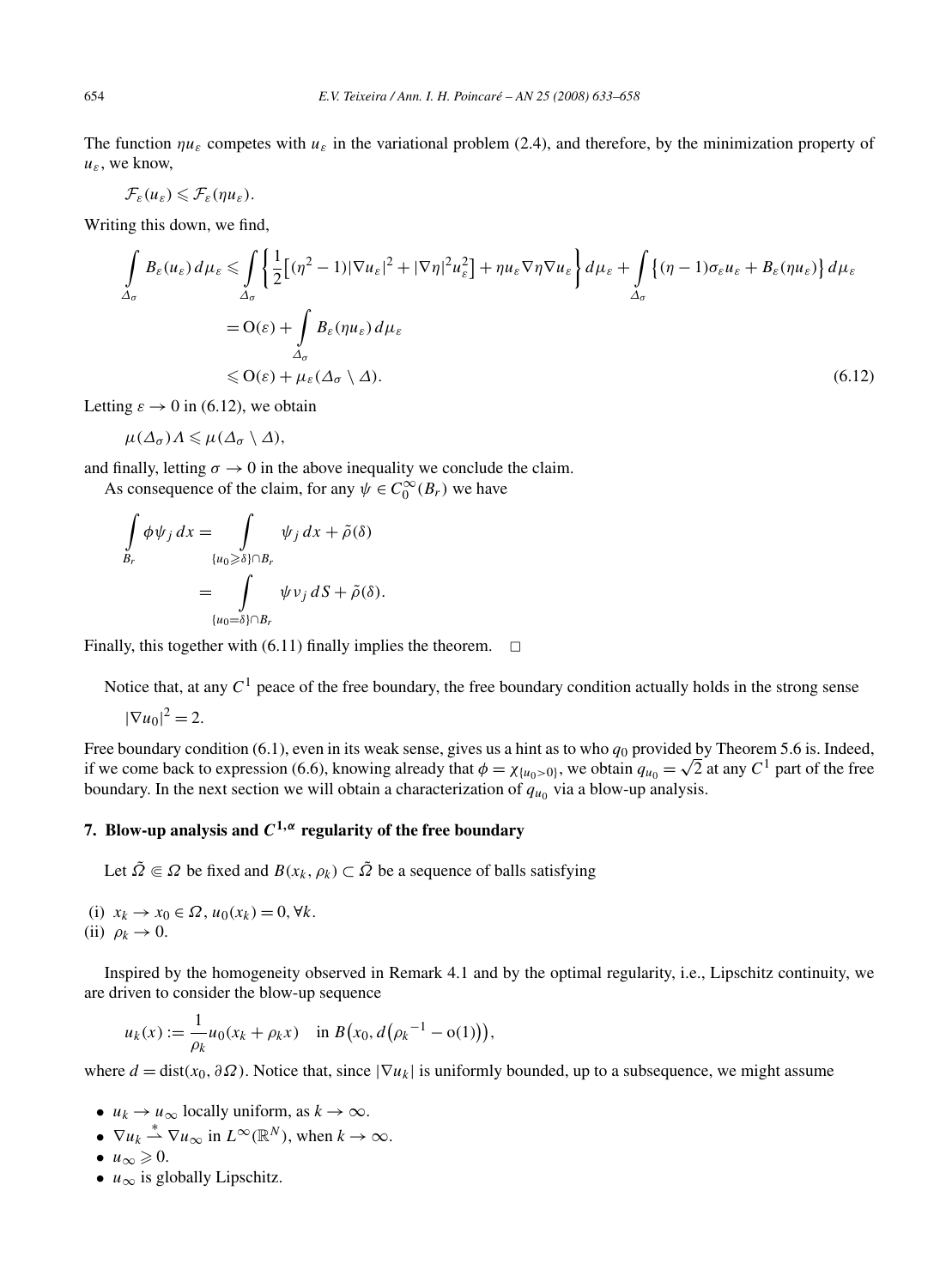Furthermore, since

$$
\Delta u_k - \rho_k(\vec{v} \cdot \nabla u_k) = 0 \quad \text{in } \{u_k > 0\},\tag{7.1}
$$

we obtain, by letting  $k \to \infty$ , that  $u_{\infty}$  is harmonic in  $\{u_{\infty} > 0\}$ . The next lemma provides further information about the blow-up sequence.

**Lemma 7.1.** *With the notation above, there holds*

- 1.  $F(u_k) \to F(u_\infty)$  *locally in the Hausdorff distance, where*  $F(u_k)$  *denotes*  $\partial\{u_k > 0\}$  *for*  $k = 1, 2, ..., \infty$ *.*
- 2.  $\chi_{\{u_k > 0\}} \to \chi_{\{u_\infty > 0\}}$  *in*  $L^1_{\text{loc}}(\mathbb{R}^N)$ *.*
- 3.  $\nabla u_k \to \nabla u_\infty$  *almost everywhere in*  $\mathbb{R}^N$ *.*

*Moreover, if*  $x_k \in \partial\{u_k > 0\}$  *for all*  $k \ge 1$ *, then*  $x_0 \in \partial\{u_{\infty} > 0\}$ *.* 

**Proof.** The first assertion follows from uniform nondegeneracy of  $u_k$  and fact that  $u_k$  converges uniformly to  $u_\infty$ . Let us skip the technical details.

Let  $\alpha \in F(u_\infty)$  be a arbitrary free boundary point. Then, there exists a sequence  $\alpha_k \in F(u_k)$ , such that,  $\alpha_k \to \alpha$ and

 $\sup u_k \geqslant c\rho$ . *Bραk*

Therefore, carrying the limits

 $\sup u_{\infty} \geqslant c\rho$ .  $B_0 \alpha$ 

We have verified,  $u_{\infty}$  is nondegenerated along  $F(u_{\infty})$ . This implies in particular that

 $\left|\{u_{\infty} > 0\} \cap B_R(\alpha)\right| \geqslant cR.$ 

The above, together with item (1), implies item (2).

Let us turn our attention to item (3). By (1), for any compact set *E* of  $\{u_{\infty} > 0\} \cup Int(\{u_{\infty} = 0\})$ ,  $u_k$  satisfies an elliptic equation in *E* if *k* is large enough, thus  $\nabla u_k \to \nabla u_\infty$  uniformly in any such set as  $k \to \infty$ . However,  $\partial$ {*u*<sub>∞</sub> = 0} has Lebesgue measure zero. This finishes the proof of the lemma.  $\Box$ 

In addition, arguing as in Theorem 5.4, we also obtain a variational characterization to  $u_{\infty}$ .

**Lemma 7.2.** Let  $u_k$  be a blow-up sequence with respect to a sequence of balls  $B(x_k, \rho_k)$ , with  $x_k$  and  $\rho_k$  satisfying *conditions* (i) *and* (ii) *described above. Then the limiting function*  $u_{\infty}$  *in an absolute minimizer of*  $\mathfrak{J}$  *in any ball, where* J *is the functional*

$$
\mathfrak{J}(\xi, B) := \int_{B} \frac{1}{2} |\nabla \xi|^{2} + \chi_{\{\xi > 0\}} dx.
$$
\n(7.2)

We are ready to characterize the blow-up limit  $u_{\infty}$ , which, in particular, will allow a flatness improvement of the free boundary in the spirit of Alt and Caffarelli [1] and also in the viscosity sense [8].

**Theorem 7.3** *(Characterization of*  $u_\infty$ *). Suppose*  $x_0 \in \partial \{u_0 > 0\}$ <sub>red</sub> and let  $v(x_0)$  denote the inward unit normal vector *on*  $\partial \{u_0 > 0\}$ <sub>red</sub> *at x*<sub>0</sub>*. Then, for any blow-up sequence*  $u_k$  *with*  $x_k \to x_0$ *, we have* 

$$
u_{\infty}(x) = \sqrt{2} \langle x, v(x_0) \rangle^{+}.
$$

**Proof.** Let us suppose, without loss of generality,  $v(x_0) = e_N$ . We know the blow-up limits of  $\Omega_0$  and  $\Omega_0^C$  are the half planes

$$
\{x_N>0\}\quad\text{and}\quad\{x_N<0\},
$$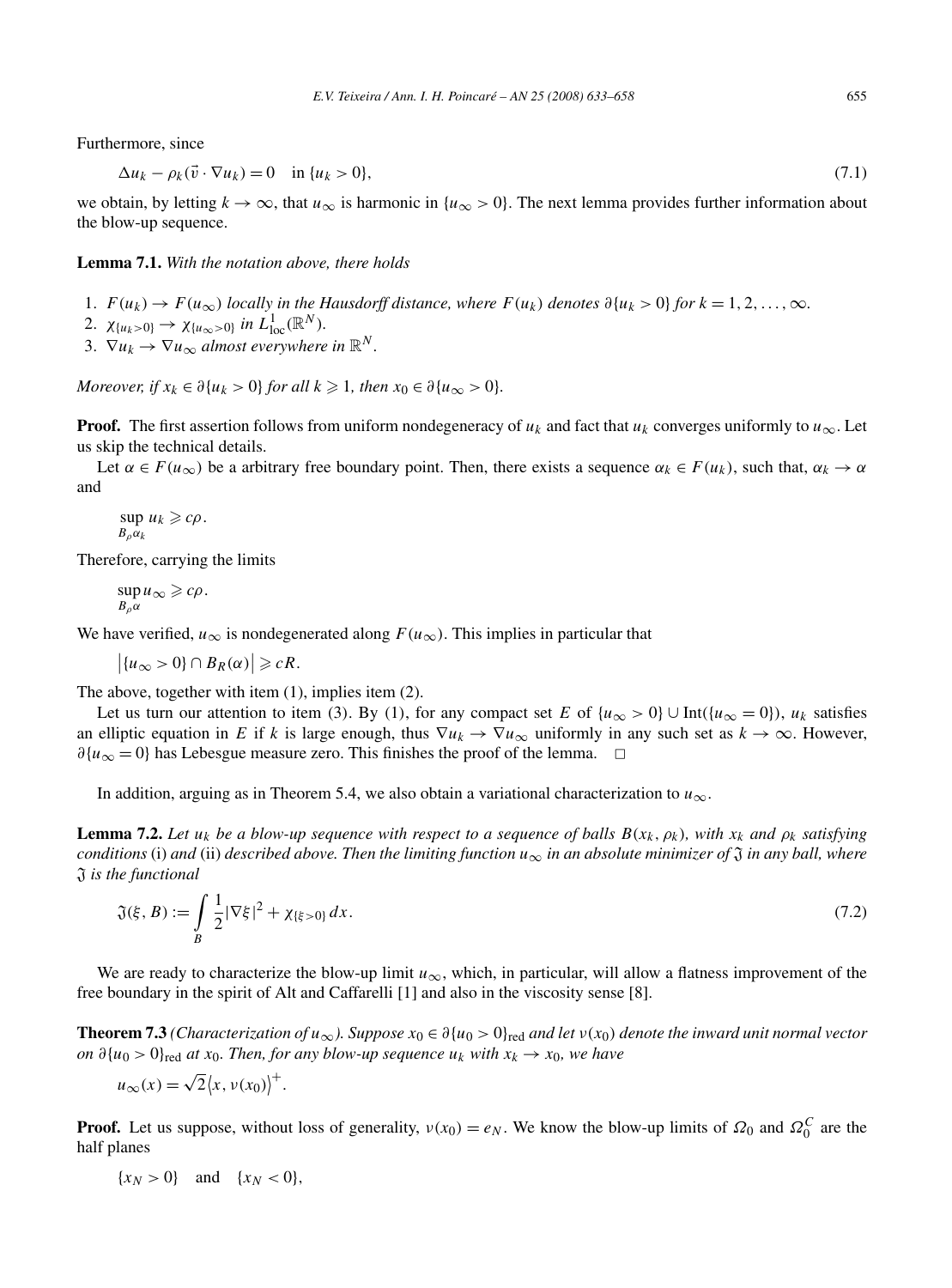respectively. Thus,  $u_{\infty}(x) = 0$  if  $x_N \le 0$ . However, since  $u_{\infty}$  is harmonic in  $x_N > 0$  and globally Lipschitz, Liouville's Theorem assures  $u_{\infty}$  is a linear function. Hence

$$
u_{\infty}(x) = \alpha x_N^+, \quad \text{ for some } \alpha > 0.
$$

Now, it is not hard to show, using the minimization property provided by Lemma 7.2, that  $\alpha = \sqrt{2}$ . Indeed, we will show that any local minimizer of functional (7.2) satisfies the same free boundary condition established in Theorem 6.1. For that, consider the strip

$$
S(M, b) := \{x = (x', x_n) \mid |x'| < M, \ b < x_n < 1\},\
$$

with  $M > 0$ ,  $|b| < 1$ , We perform a simple perturbation argument as follows: let  $\psi(x')$  be a smooth function,  $0 \le \psi \le 1$ , satisfying,  $\psi(x') \equiv 1$  in  $|x'| < M - 1$  and  $\psi(x') \equiv 0$  in  $|x'| > M$ . Define

$$
W(x) := \left[ \frac{\alpha}{1 - b} (x_n - b) \psi(x') + \alpha x_n^+ (1 - \psi(x')) \right]^+.
$$

Notice that *W* agrees with *V* on the boundary of *S(M,b)*. From Lemma 7.2,

$$
\frac{1}{2} \int\limits_{S(M,b)} \left|\nabla W(x)\right|^2 - \left|\nabla V(x)\right|^2 dx \geq -M^{n-1}b.
$$

Now,

$$
\int_{S(M-1,b)} \left|\nabla W(x)\right|^2 - \left|\nabla V(x)\right|^2 dx = M^{n-1} \left(\frac{\alpha^2}{1+b} - \alpha^2\right).
$$

Certainly,

$$
\int_{S(M,b)\setminus S(M-1,b)} \left|\nabla W(x)\right|^2 - \left|\nabla V(x)\right|^2 dx \leqslant |b|C,
$$

for a universal constant *C*. Putting these information together, we obtain

$$
|b|C - M^{n-1}\alpha^2 \frac{b}{1+b} + 2M^{n-1}b \ge 0.
$$

Dividing the above expression by  $M^{n-1}$  and letting  $M \to \infty$ , we find

$$
-\alpha^2 \frac{b}{1+b} + 2b \geqslant 0.
$$

Finally diving the this inequality by |*b*| and letting  $b \to 0$  from both sides, we conclude  $-\alpha^2 + 2 = 0$  and the theorem is proven.  $\square$ 

Let us summarize the geometric properties we have proven so far about the free boundary *∂*{*u*<sup>0</sup> *>* 0}:

1. *Elliptic equation satisfied on*  $\Omega_0$ : In  $\Omega_0 := \{u_0 > 0\}$ , there holds

$$
\Delta u_0 - \vec{v} \cdot \nabla u_0 = 0.
$$

2. *Linear growth away from the free boundary and Lipschitz continuity*:

 $c \text{ dist}(x, F(u_0)) \leq u_0(x) \leq C \cdot \text{dist}(x, F(u_0)).$ 

3. *Nondegeneracy*:

 $\sup u_0 \geqslant c\rho$ .  $B_0$ 

4. *N* − 1 *Hausdorff measure property of the free boundary*: For any ball *B(x,R)* centered at *F(u*0*)*  $cR^{N-1} \leq \mathcal{H}^{N-1}(F(u_0) \cap B(x,R)) \leq C R^{N-1}.$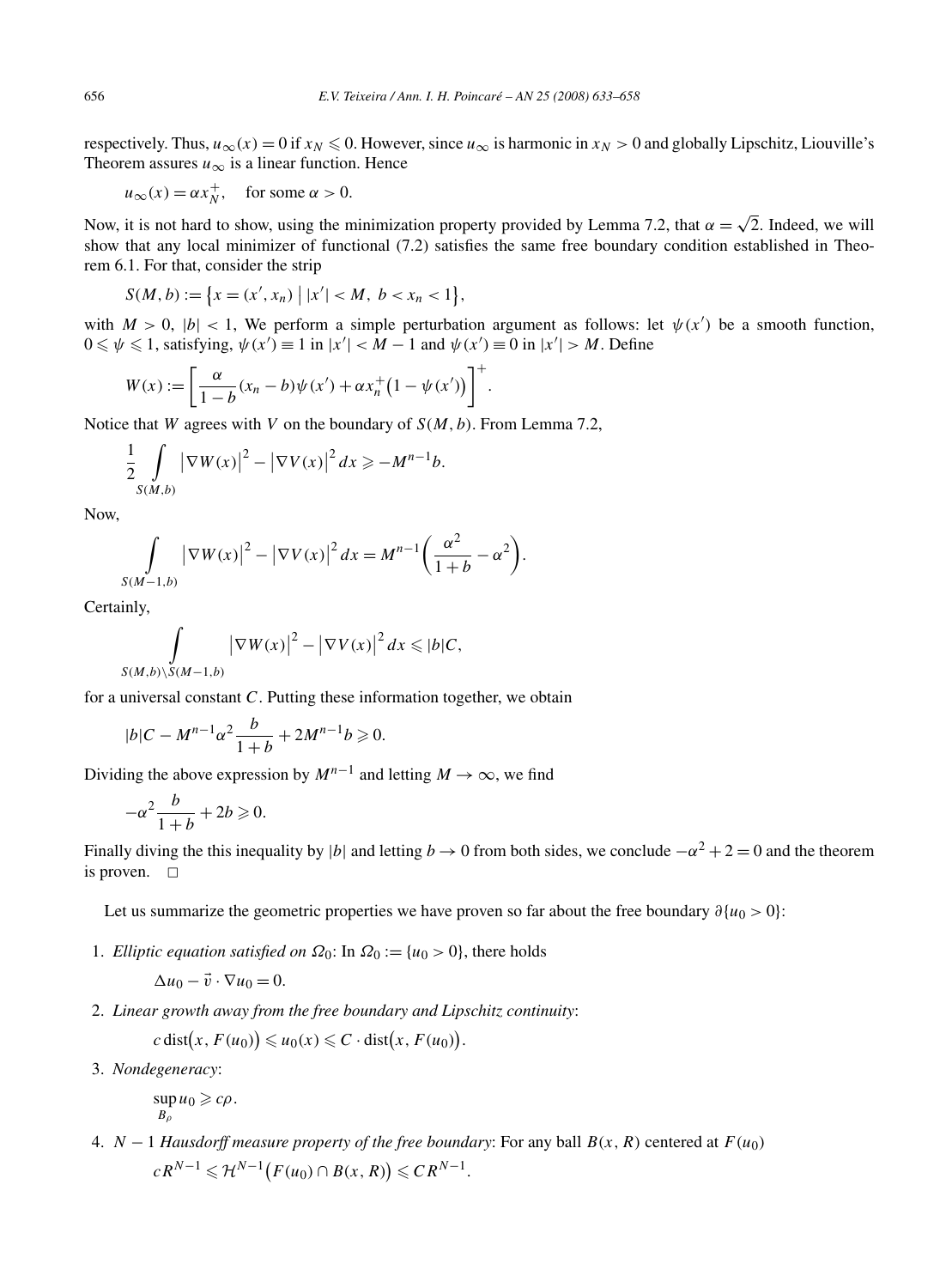5. *Uniform density of*  $\Omega_0$  *and*  $\Omega_0^C$ : If  $x_0 \in F(u_0)$ ,

$$
\left|\varOmega_0^C\cap B(x_0,R)\right|\sim R^N\quad\text{and}\quad\left|\varOmega_0\cap B(x_0,R)\right|\sim R^N.
$$

6. *Classification of global profiles*: If  $v(x_0)$  denote the inward unit normal vector on  $F(u_0)_{\text{red}}$  at  $x_0$ , then the blow-up sequence converges to

$$
u_{\infty}(x) = \sqrt{2} \langle x, v(0) \rangle^{+}.
$$

 $\overline{\phantom{a}}$ 

In particular, the Borel function  $q_{u_0}$  provided by Theorem 5.6 is constant. Indeed,  $q_{u_0} \equiv \sqrt{2}$ .

Higher regularity of the free boundary, i.e.,  $C^{1,\alpha}$  regularity of  $\partial_{\text{red}}\{u_0 > 0\}$ , follows now by a small variant of the last section in [1], where it is done for the Laplacian. At this stage, the term  $\vec{v} \cdot \nabla u_0$  does not add any substantial difficult anymore. It is simple to carry it out through the arguments in [1] and therefore we skip the details.

Here it is important to point out that if we are working with the elliptic operator  $Lu = \Delta u - \vec{v} \cdot \nabla u$ , then a similar argument as the one used in [8] permits us to interpret our free boundary condition in the sense of the celebrated works of Luis Caffarelli [7–9] (free boundary condition in the viscosity sense). In [7,8], it is proven, for the Laplacian operator, that, under the hypotheses above listed, the free boundary is  $C^{1,\alpha}$  (flatness implies Lipschitz regularity [8] and Lipschitz free boundaries are  $C^{1,\alpha}$ , [7]). Again, the term  $\vec{v} \cdot \nabla u_0$  is simple carried out through the arguments in [7,8] and thus we skip the details.

For a general elliptic operator as in (1.3), following the lines of Theorem 6.1, we obtain the following free boundary condition in the integral sense:

$$
\lim_{\delta \to 0} \int_{B \cap \{u_0 = \delta\}} \left[ \langle a_{ij}(x) Du, Du \rangle - 2 \right] \vec{\Psi} \cdot v \, dS = 0, \tag{7.3}
$$

for any field  $\vec{\Psi} \in H_0^1(B, \mathbb{R}^N)$ . It is also possible to show, such a free boundary condition also holds in the viscosity sense.

Let us re-emphasize, our approach can be successfully applied for any general elliptic operators of the form

$$
Lu = D_j(a_{ij}(x)D_iu) + b_iu_i + cu,
$$

with  $a_{ij}$  Hölder continuous,  $b, c \in L^{\infty}$  and  $c \le 0$ , as long as we can find solutions of the approximating free boundary problem

$$
\begin{cases} D_j(a_{ij}(x)D_i u) + b_i u_i + cu = \beta_{\varepsilon}(u) & \text{in } \Omega, \\ u = \varphi & \text{on } \partial \Omega, \end{cases}
$$
\n(7.4)

that satisfy a useful variational characterization of the form

$$
\mathfrak{F}_{\varepsilon}(u_{\varepsilon}) = \min_{\zeta \in \mathfrak{G}} \mathfrak{F}_{\varepsilon}(\zeta) \tag{7.5}
$$

for some appropriated functional space  $\mathfrak{G}$ , where

$$
\mathfrak{F}_{\varepsilon}(\zeta) := \int_{\Omega} \left( \frac{1}{2} \langle a_{ij}(x) D\zeta, D\zeta \rangle + \sigma_{\varepsilon}(x) \zeta + B_{\varepsilon}(\zeta) \right) d\mu_{\varepsilon} \tag{7.6}
$$

and  $\sigma_{\varepsilon}$  and  $\mu_{\varepsilon}$  are like in (2.4). The generalization of the regularity theory developed in [7,8] for free boundary problems with general elliptic operators as (1.1) is much more involved. However, C. Cerutti, F. Fausto and S. Salsa, in [12] showed  $C^{1,\alpha}$  regularity of Lipschitz free boundaries for operators of the form

$$
\mathcal{L}u = a_{ij}(x)D_{ij}u + b_i(x)u_i,
$$

with Hölder continuous coefficients. In a work under preparation, F. Fausto and S. Salsa complete the bridge (at least for a large class of problems we are particularly interested in) between Flatness and *C*1*,α* regularity for elliptic operators in divergence form. In this paper, they study the implication Flat free boundaries are Lipschitz for operators of the form

$$
\mathcal{L}u=D_j(a_{ij}(x)D_iu)+b_iu_i,
$$